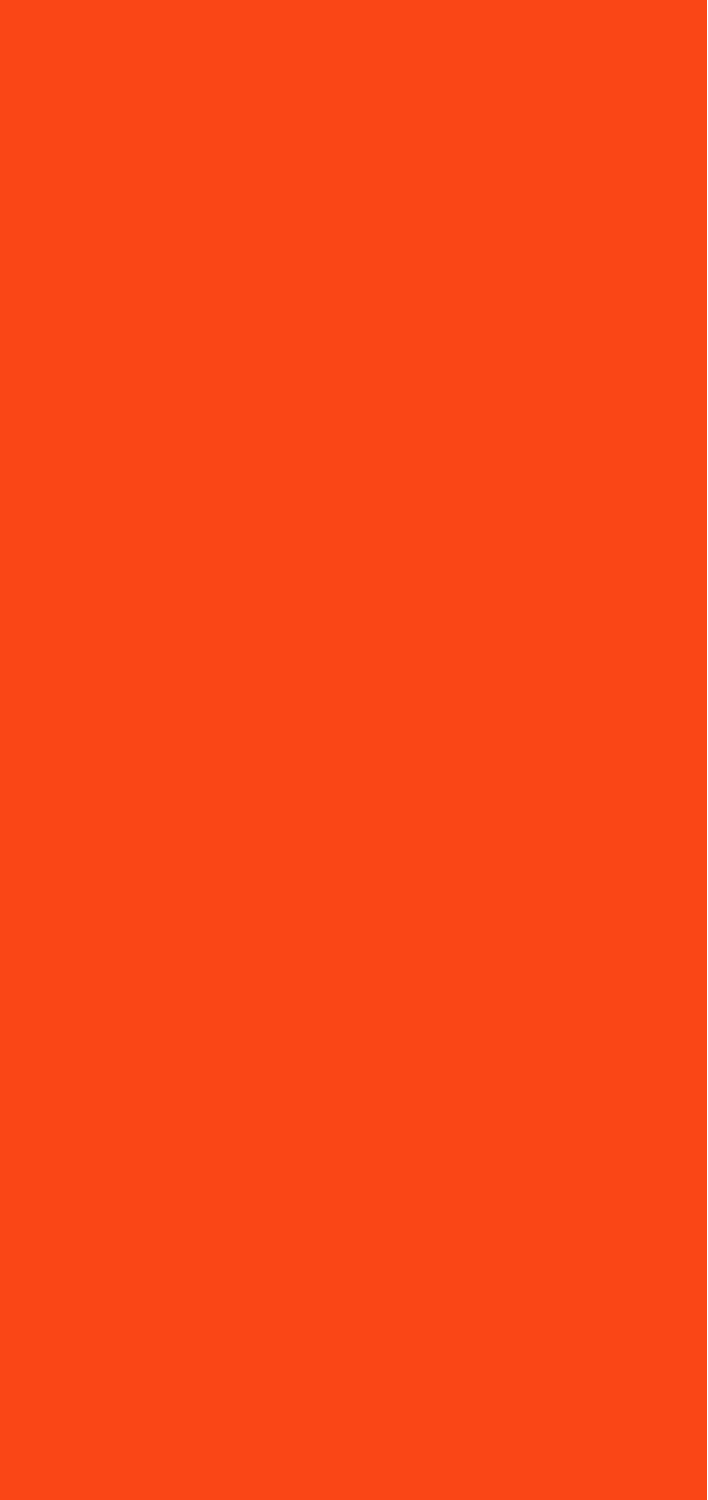# **Contents**

| 1.  | About this Agreement                                          | 2  |
|-----|---------------------------------------------------------------|----|
| 2.  | How this Agreement applies to you                             | 2  |
| 3.  | When this Agreement starts and ends                           | 2  |
| 4.  | Cooling off period                                            | 3  |
| 5.  | The transfer process                                          | 3  |
| 6.  | How you can add a Supply Address?                             | 4  |
| 7.  | <b>Security Deposits</b>                                      | 4  |
| 8.  | Energy Plans and special tariffs                              | 5  |
| 9.  | What you have to pay                                          | 6  |
|     | <b>10.</b> Changes to the Charges                             | 7  |
| 11. | Billing and payment                                           | 8  |
| 12. | Reviewing your bill                                           | 10 |
| 13. | Your obligations                                              | 11 |
|     | <b>14.</b> Digital Meters and energy supply interruption      | 12 |
|     | 15. Your distributor and your energy supply                   | 12 |
|     | <b>16.</b> When you could be disconnected                     | 13 |
| 17. | Removing a Supply Address from this Agreement                 | 14 |
|     | <b>18.</b> What happens when a Supply Address is removed      | 15 |
|     | <b>19.</b> Ending this Agreement                              | 15 |
|     | 20. Green Products                                            | 15 |
|     | 21. Unmetered Supply                                          | 16 |
|     | 22. Changing this Agreement                                   | 17 |
|     | 23. Events beyond your or our control                         | 17 |
|     | 24. How this Agreement works with the Regulatory Requirements | 17 |
|     | 25. Liability                                                 | 18 |
|     | 26. Warranties and rights                                     | 18 |
|     | 27. What laws apply                                           | 19 |
|     | 28. Your privacy and creditworthiness                         | 19 |
|     | 29. Marketing                                                 | 20 |
|     | 30. Notices                                                   | 20 |
|     | 31. Customer service and complaints                           | 21 |
|     | <b>32.</b> Assignment or novation                             | 21 |
|     | 33. Meaning of terms in this Agreement                        | 21 |
|     | 34. Interpretation                                            | 25 |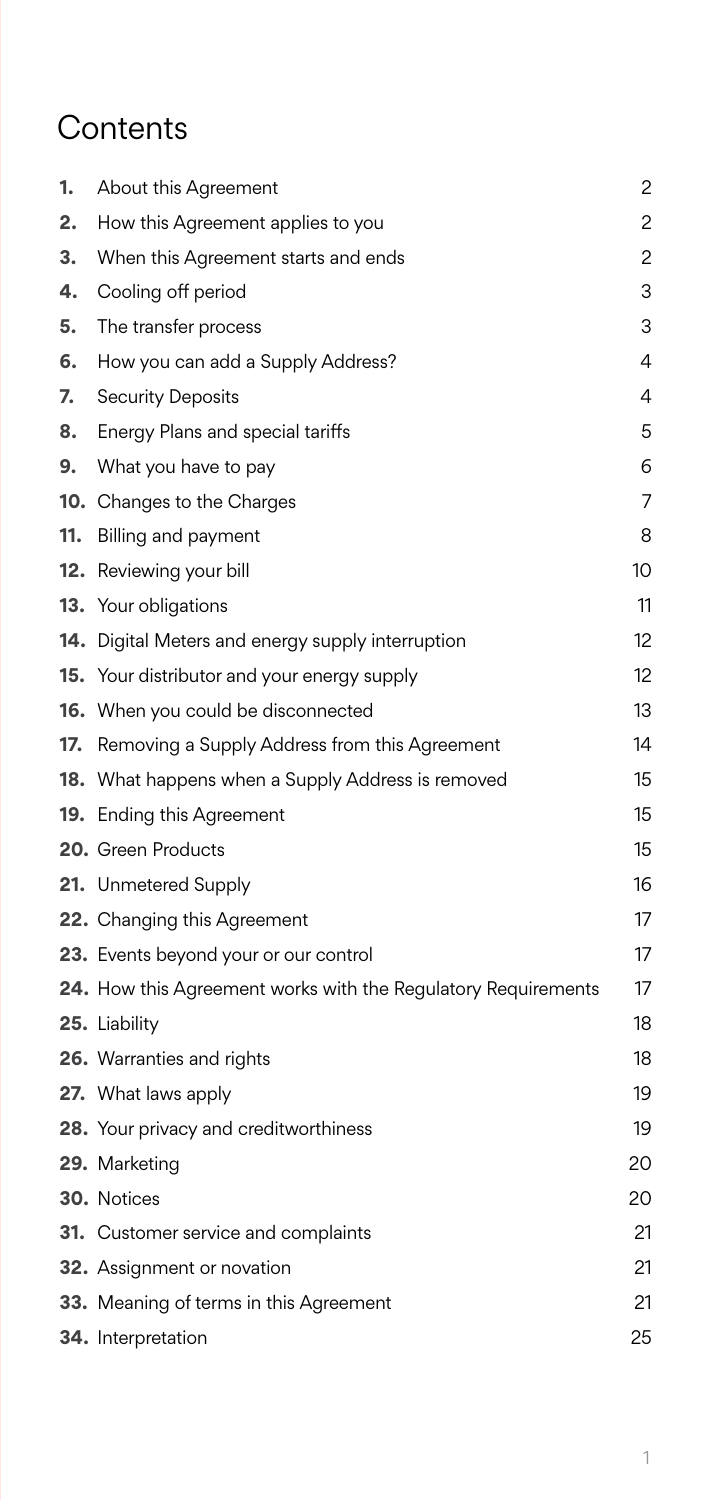# **1 About this Agreement**

This Agreement is a market retail contract and covers the sale of electricity, natural gas, GreenPower, Origin Go Zero and/or Green Gas to you at your Supply Addresses. If we're your retailer for more than one of these products, then you have a separate agreement with us for each.

This Agreement may apply to more than one Supply Address and may be extended under clause 6 to apply to other Supply Addresses from time to time. If we accept a request to add a Supply Address, this will be taken as a variation of this Agreement to include the Supply Address.

Each agreement we have with you includes these Agreement Terms, the Details section and your Energy Plan (if any).

## **2. How this Agreement applies to you**

This Agreement applies to Small Customers, Aggregated Customers and Other Customers.

If you're a Small Customer, additional regulatory protections apply to you. Whether you're a Small Customer is determined by the Regulatory Requirements , or in the case of Aggregated Customers, your agreement to aggregation and your usage across all Supply Addresses.

If you're not a Small Customer, we may still supply you under this Agreement but the additional regulatory protections we refer to in the previous paragraph do not apply to you. If you're an Aggregated Customer you agree that Division 3 of Part 1 and Part 2 of the National Energy Retail Rules will not apply to Supply Addresses in New South Wales, Queensland, Australian Capital Territory and South Australia.

Where we treat Small Customers, Aggregated Customers and Other Customers differently we've explained this throughout this Agreement.

Your Distributor determines whether you're a Small Customer. It's your responsibility to tell us if the amount of energy you use changes significantly. This is because you may change from being a Small Customer, to an Other Customer or an Aggregated Customer, or vice-versa.

If you stop being an Aggregated Customer (such as because your aggregate usage for the aggregated Supply Addresses falls below the Small Customer Thresholds), we will treat you as a Small Customer at your Supply Addresses and the additional regulatory protections will apply to you.

# **3. When this Agreement starts and ends**

This Agreement starts on the Acceptance Date and continues until you or we end it. For information about how this Agreement can end see clause 4, 5 and 19.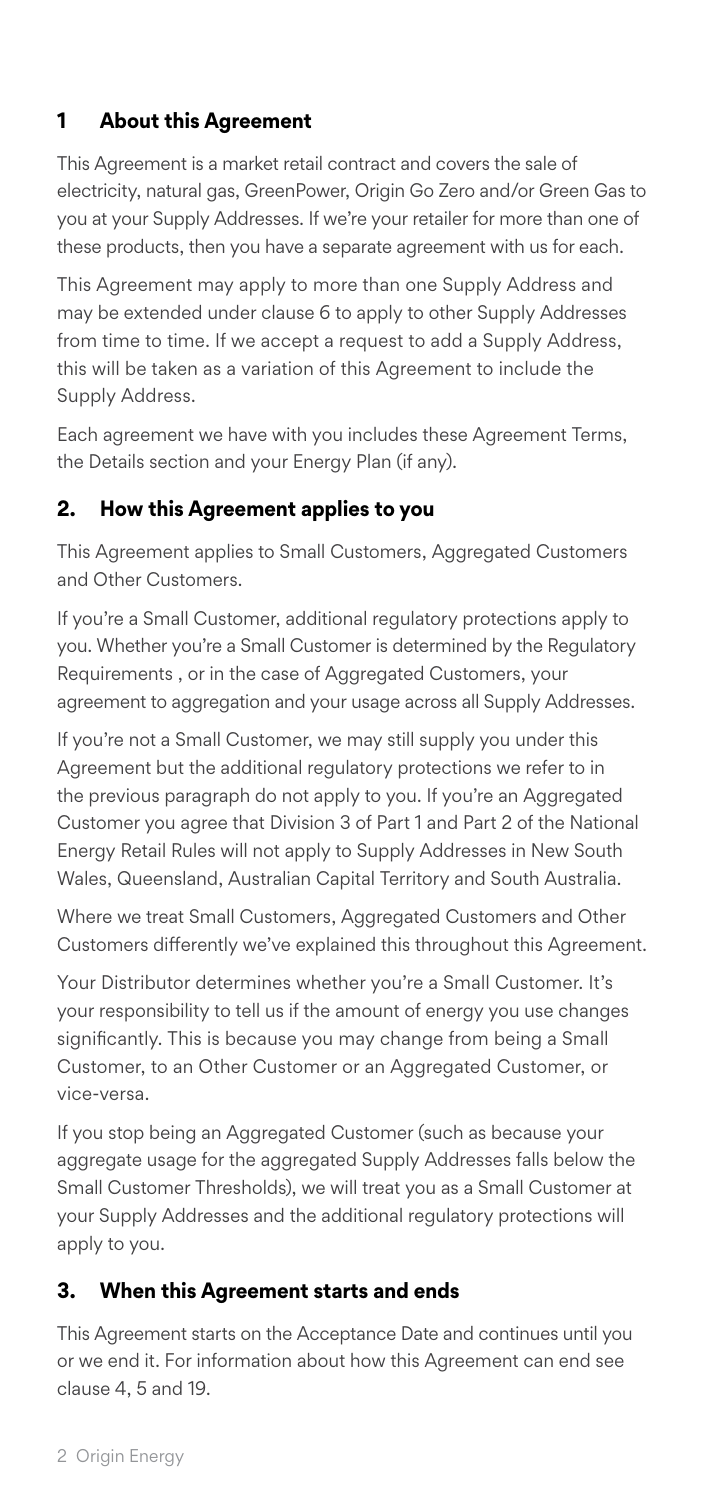We will start to sell you energy and other products at a Supply Address on the Supply Start Date for that Supply Address which will either be:

- the end of the cooling off period;
- the date the Supply Address transfers to us (for more details of the transfer process and why it may be after the Acceptance Date see clause 5);
- for a Supply Address being connected to a distributor network for the first time, the date the Supply Address is connected; or
- another date we agree with you.

If you have another agreement with us for the same fuel or other product at a Supply Address, it and all associated benefits will end on the Supply Start Date.

# **4. Cooling off period**

You can cancel this Agreement during the 10 Business Day cooling off period. The cooling off period starts from the later of the day after:

- the Acceptance Date; or
- you receive this Agreement and the customer disclosure statement provided to you with these Agreement Terms.

You can cancel during the cooling off period even though you have signed this Agreement or agreed to it over the phone or online. To cancel, call us or complete the cancellation notice provided to you with this Agreement and return it to us at the address set out on the notice.

#### **5. The transfer process**

If we're not currently your retailer for a Supply Address, we'll arrange for that Supply Address to transfer to us from your current retailer. You agree to us taking all necessary steps to do so.

We may stop the transfer and cancel this Agreement in relation to a Supply Address before the transfer is completed:

- where the transfer doesn't occur within 3 months of the date that a supply address becomes a Supply Address under this Agreement (see clause 6 for details);
- where you don't meet our credit requirements;
- where any information in the Details section is incorrect; or
- for any other reason as long as it is not unreasonable to do so.

If we do so we'll let you know and, in most cases, offer you an alternative agreement.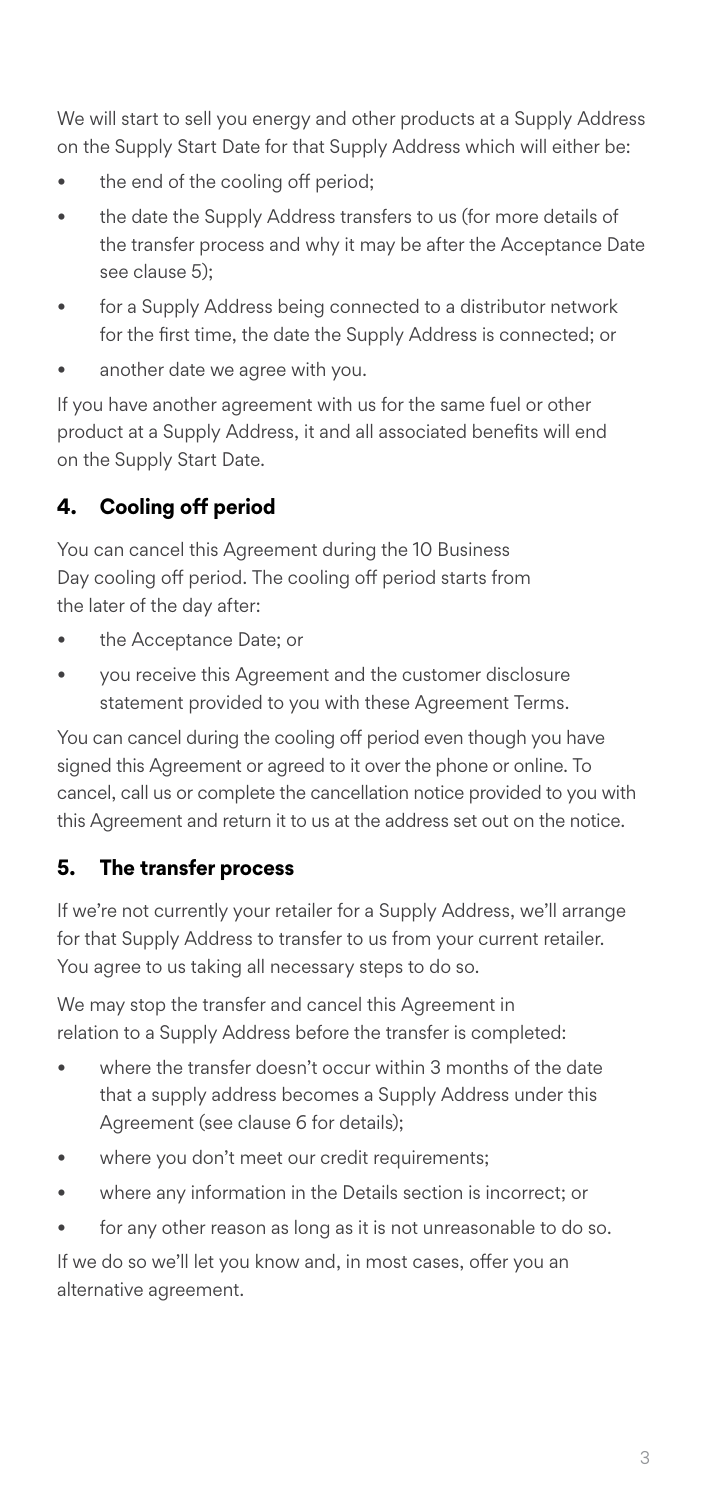Alternatively, unless we're prevented from doing so by the Regulatory Requirements, we may cancel your Energy Plan in relation to a Supply Address (without cancelling this Agreement) if the transfer doesn't occur within 6 months of the date a supply address becomes a Supply Address under this Agreement (see clause 6 for details).

We'll let you know if this happens.

# **6. How you can add a Supply Address**

If you want this Agreement to apply to a supply address you or your agent on your behalf, must follow the below processes.

- If you're a Builder either:
	- fax or email to us a completed Electrical Work Request Form or a Request for Service Form for electricity and natural gas respectively (referred to collectively as a Request Form); or
	- submit an OC Application.
- If you're not a Builder, you must fax or email to us a completed Roll-in Form.

Where the Request Form or Roll-in Form is signed and submitted or the OC Application is submitted by another person on your behalf, you agree that such person does so as your agent.

If we decide, for any reason, that we will not extend this Agreement to apply to that supply address:

- if you're a Builder, we will notify you within 2 Business Days for an electricity request and within 24 hours for a natural gas request after we have received the Request Form or OC Application, that your request is denied; or
- if you're not a Builder, we will notify you within 10 Business Days after we have received the Roll-in Form, that your request is denied.

Unless you receive notification that your request is denied within the timeframes described above, the Request Form, OC Application or Roll-in Form is taken to be accepted by us.

If we accept the Request Form, OC Application or Roll-in Form, the supply address listed in the Request Form or OC Application will be a Supply Address under this Agreement.

# **7. Security Deposits**

Depending on your creditworthiness we may ask you to pay us a Security Deposit and you must pay it to us. If you're a Small Customer, we must pay you interest on the Security Deposit as required by the Regulatory Requirements. We may use your Security Deposit and any interest earned on it, to offset any amount you owe us under this Agreement if you fail to pay a bill by the Due Date.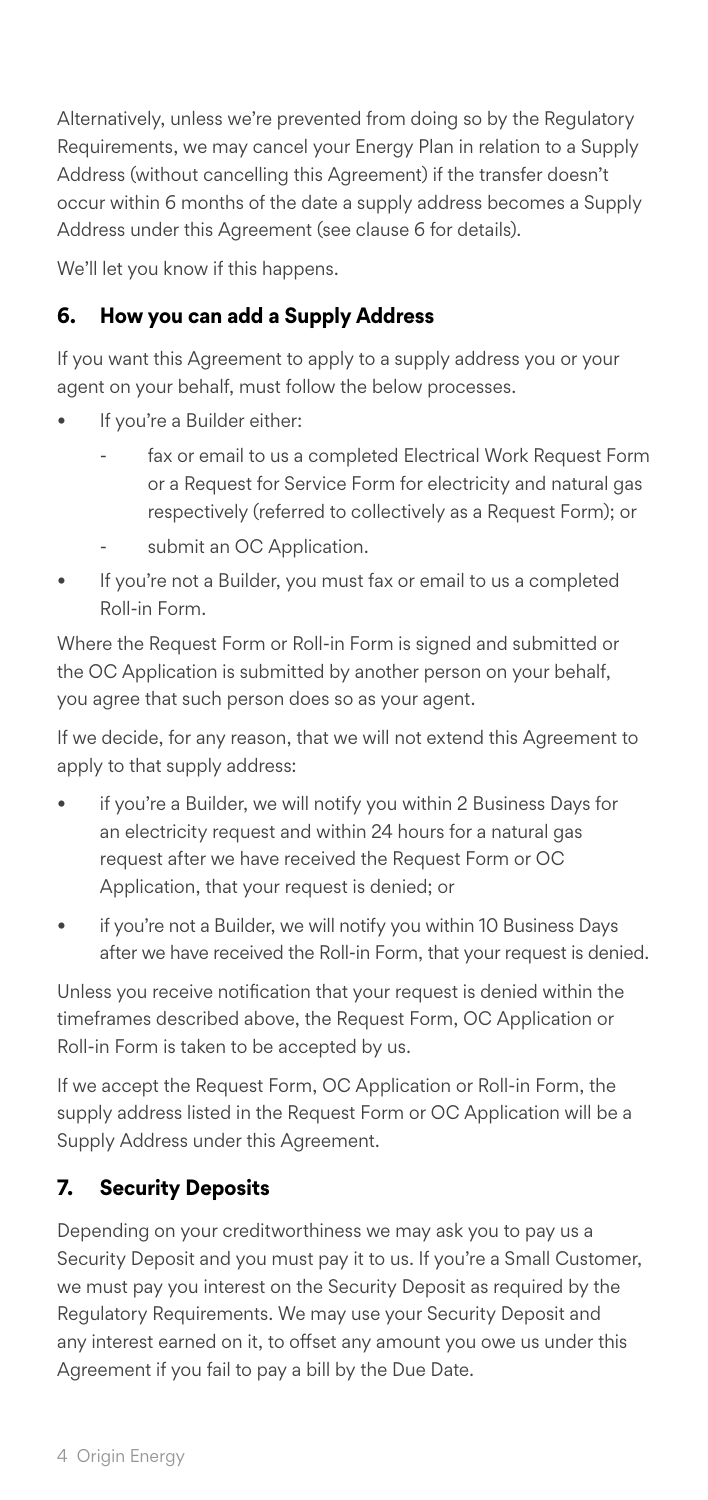If we use your Security Deposit or any interest to offset amounts owed to us, we'll let you know.

If we no longer need your Security Deposit, we'll return it and any interest through a credit on your bill, or if you have closed your account, through our standard processes to refund account credits.

# **8. Energy Plans and special tariffs**

Your Agreement may include an Energy Plan. An Energy Plan generally includes benefits for a limited time such as 12 or 24 months.

We'll write to you before your Energy Plan is due to end for a Supply Address. If you don't agree to a new Energy Plan when your Energy Plan ends:

- if you are a Builder and the Supply Address is Victoria, the relevant Supply Address will be removed from this Agreement (see clause 18 for details of what happens then); and
- in all other circumstances, your Agreement will continue without Energy Plan benefits.

Alternatively, we may offer to extend your existing Energy Plan or offer to set you up with a new one. If so, if you do not let us know that you do not want to take up the extended or new Energy Plan within the timeframe stated in our notice, we'll consider you have agreed to it. The extended or new Energy Plan will then apply and become part of this Agreement.

As your Energy Plan is part of your Agreement, it will also end when this Agreement ends.

If we withdraw your Energy Plan from sale, we may end your Energy Plan by giving you at least 20 Business Days notice so long as:

- we offer you similar benefits or features, through an energy plan or other means (eg a once off credit) and you are not worse off; or
- ending the Energy Plan would not be detrimental to you.

If you are on a special tariff, at the end of the period set out in the Details section that special tariff will automatically end and the supply and energy usage Charges set out in the Price Sheet for that Supply Address will apply.

If you end your Energy Plan before you become entitled to a benefit you will not receive that benefit. For example, if we offer you an account credit on condition that you remain on the Energy Plan for a period of time and you end it before the end of that period, you will not receive the account credit.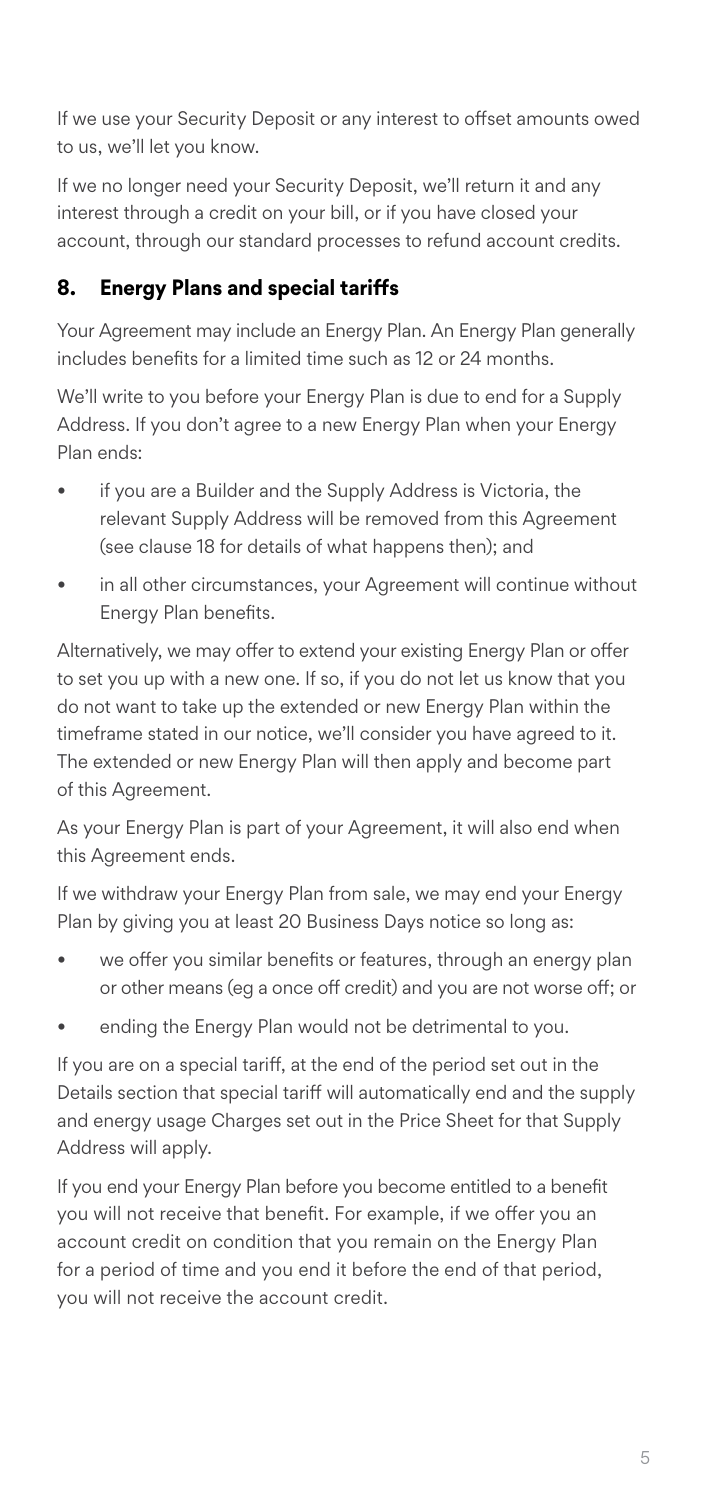### **9. What you have to pay**

You must pay us the Charges. The Charges include:

- Amounts for the sale and supply of energy described below. If applicable, these Charges will be in your Details section or other location set out below:
	- **Supply charges** daily charges for each Supply Address, regardless of how much energy you use.
	- **Energy usage charges** charges based on the amount of energy you use.
	- **Special tariff(s)** a charge which combines supply charges and energy usage charges. If applicable, this charge will apply instead of the supply and energy usage charges.
	- **Green Product charges** charges for the sale of your Green Product.
	- **Distributor charges** any amounts that your Distributor charges us for services provided at each Supply Address and which are not already incorporated into the supply or energy usage charges, including a disconnection fee, connection fee and special meter reading fee. Your Distributor sets these amounts. You can find out more by calling us.
	- **Metering charges** any amounts that a Meter Service Provider charges us for metering-related goods or services provided at or for your Supply Address and which are not already incorporated into the supply charges or energy usage charges, including a disconnection fee, connection fee, meter work fees and meter reading fees. You can find out more at originenergy.com. au/additional charges.
	- **DMA metering charges** any amounts a Metering Coordinator seeks to recover from you through us in relation to you or your Supply Address for any goods or services provided under your DMA.
	- Taxes any taxes (including GST), duties, imposts, levies, regulated charges, costs, fees and charges that we have to pay (directly or indirectly) when we sell and supply energy, Green Products, and other goods and services to you.
- The fees described below. If these fees apply they'll be set out or referenced in your Details section, or explained to you before you incur them.
	- **Card payment fee** a fee for paying by Mastercard, Visa or another payment method where we incur a merchant services fee.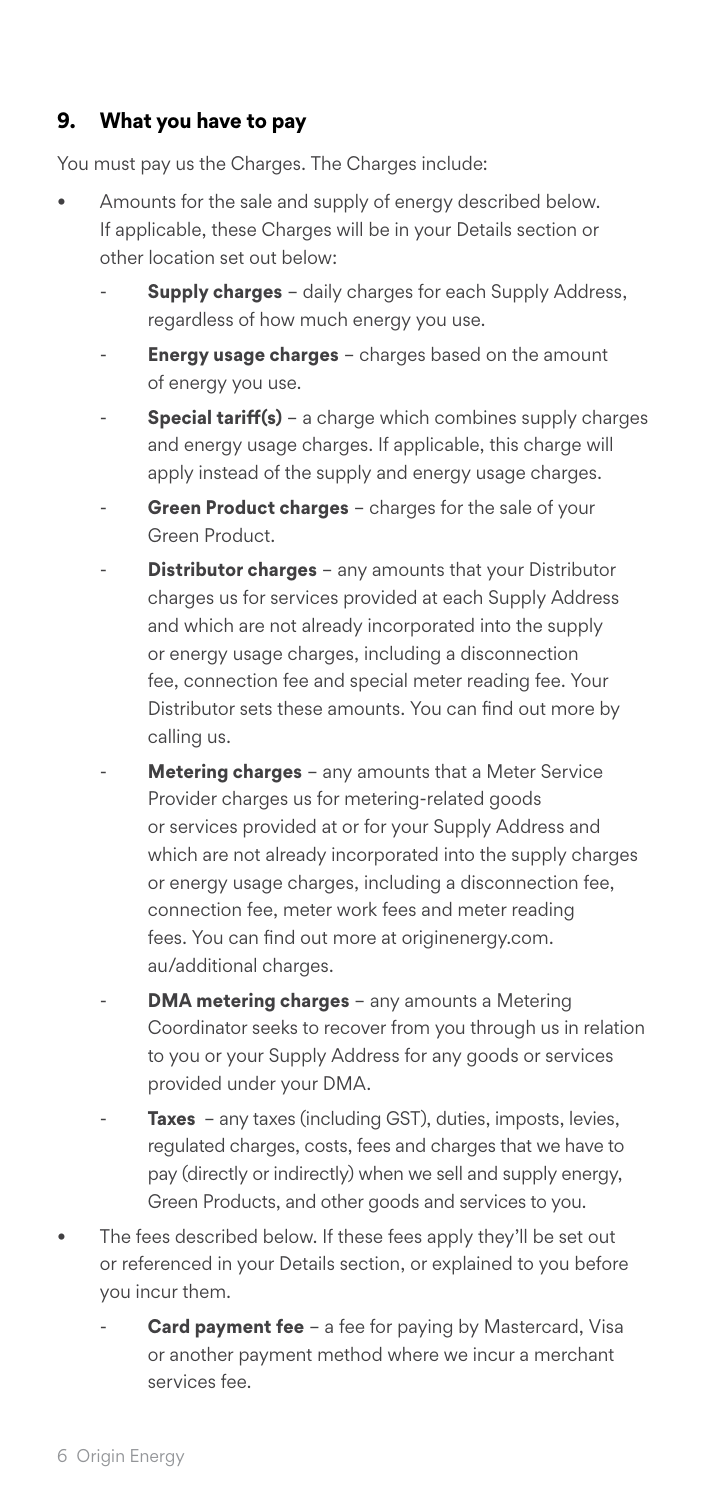- Late payment fee an amount to compensate us for our costs and losses if you pay your bill (or part of your bill) after the Due Date. This fee does not apply to Small Customers in Victoria.
- Account establishment fee a fee for transferring your energy supply to us from another retailer or setting up your account with us for the first time, for each Supply Address.
- **Payment processing fee** a fee for paying your bill over the counter in person at a third party retailer or outlet or via PostBillPay.
- **Exit fee** for some Energy Plans, a fee for ending your Energy Plan early may apply. The fee will be payable for each Supply Address.
- **Meter Works Administration Fee** a fee for us to arrange metering-related goods or services for you with a Meter Service Provider or Distributor.
- **DMA fee** a fee based on the cost to us of administration relating to any DMA. We may apply the fee to each Supply Address covered by a DMA.

In some circumstances you must also pay us the other amounts described below.

- Any reasonable costs that we incur, or other amounts we charge, for arranging network, connection and metering services for you. We'll let you know these amounts before we arrange the services.
- If you breach this Agreement or the Regulatory Requirements, any reasonable costs we incur as a result of that breach, except where those amounts are included in one of the Charges (such as the late payment fee).
- Any fees or additional costs we incur if your payment is dishonoured or reversed.
- Any other amounts referred to in this Agreement.

# **10. Changes to the Charges**

Unless we say we won't do so in your Energy Plan or we are prevented from doing so by the Regulatory Requirements, we can vary the amount, nature and structure of any of the Charges at any time by notice to you. For example we may vary the structure of:

- your electricity usage charges from peak only charges to time of use charges; or
- your Green Product charges from a weekly amount to a charge based on the amount of energy you use. Or, if there is no charge when you take up your Green Product, then after 12 months, we may start to charge you.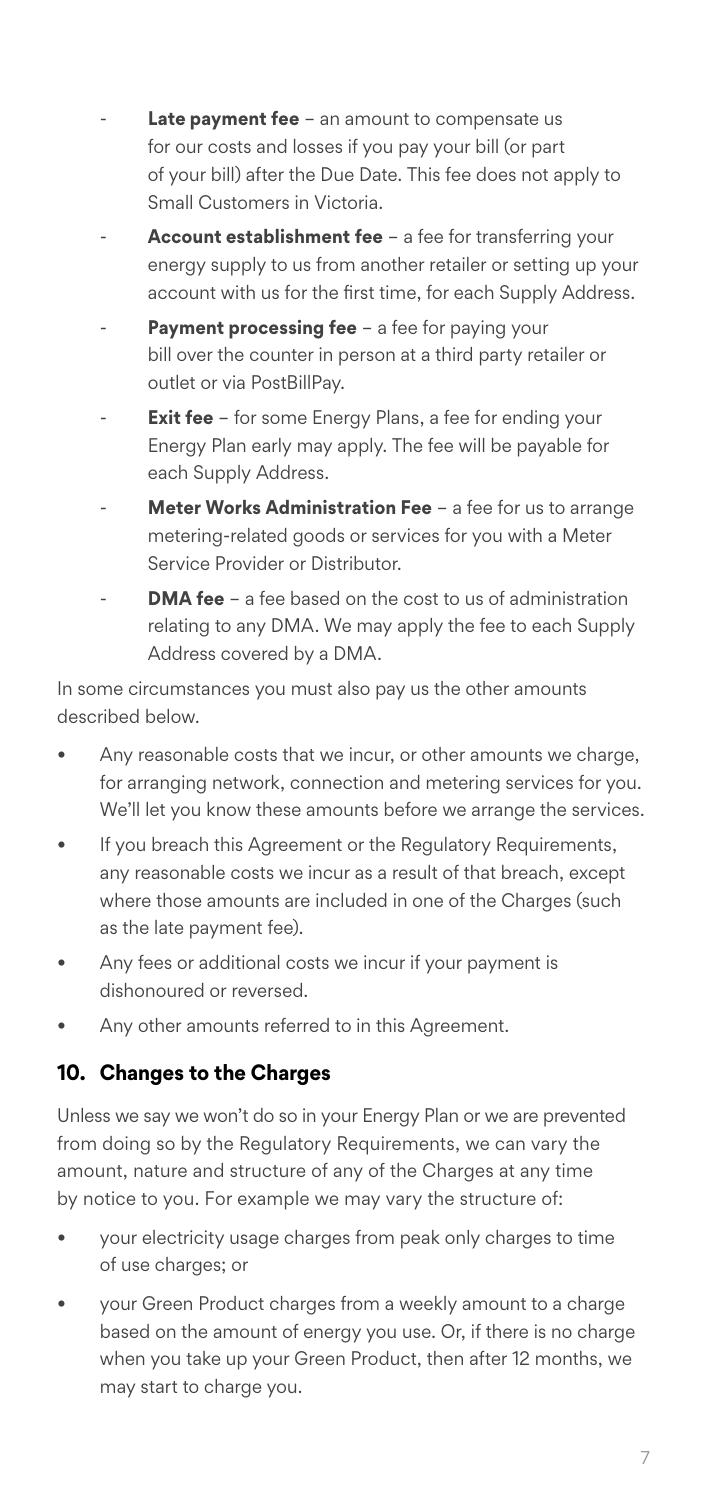Unless you have taken up an Energy Plan which includes a fixed amount for your energy usage and supply charges even if we say that we won't vary certain Charges in your Energy Plan, we can still vary any of the Charges if:

- any of the information we used in determining the Charges for energy is incorrect (such as your supply area or meter type); or
- the meter at your Supply Address is changed from an accumulation meter to an interval meter.

The Charges payable by you under your Energy Plan were determined on the basis of the category of distribution tariff the Distributor applied in relation to the applicable Supply Address at the Supply Start Date, and the continued application of the category of tariff that formed the basis of the Charges payable under your Energy Plan depends on the continued availability of that tariff. If the Distributor changes the distribution tariff applicable to the Supply Address, even if we say that we won't vary certain Charges in your Energy Plan, we may transfer you to a different category of tariff from the time of that change, which may result in a change to your Charges. We will notify you of any change to your Charges in accordance with this clause 10.

For Small Customers, we'll notify you of any variation to Charges in accordance with Regulatory Requirements. Otherwise, we'll notify you of any variation as soon as practicable, but no later than your next bill after the variation. The notice of variation may be by a message on your bill.

If the Charges change during a Billing Period then we'll calculate your bill for that period on a proportionate basis and we may use average usage data over a Billing Period (or other period depending on availability of meter data) (**Average data**) to do so. Similarly, if your Energy Plan or any benefit only applies for part of a Billing Period then the impact on the Charges will be prorated and we may use Average data to do so. For example, if a benefit includes a discount on usage charges which applies for 1 month, we will use average usage data over the Billing Period to determine the discounted amount.

# **11. Billing and payment**

We'll send your bill to the address you choose. This can be an email address or other electronic address (such as on-line via a secure website). If you don't choose an address or we can't contact you at that address (eg your bill is returned to us), we may send the bill to any Supply Address and you'll be deemed to have received it.

You will receive a separate bill for each Supply Address, unless we agree to send you consolidated bills for all Supply Addresses (generally not available for Builders).

Except as set out below or unless you have an Unmetered Supply, your energy use charges will be based on the amount of energy you use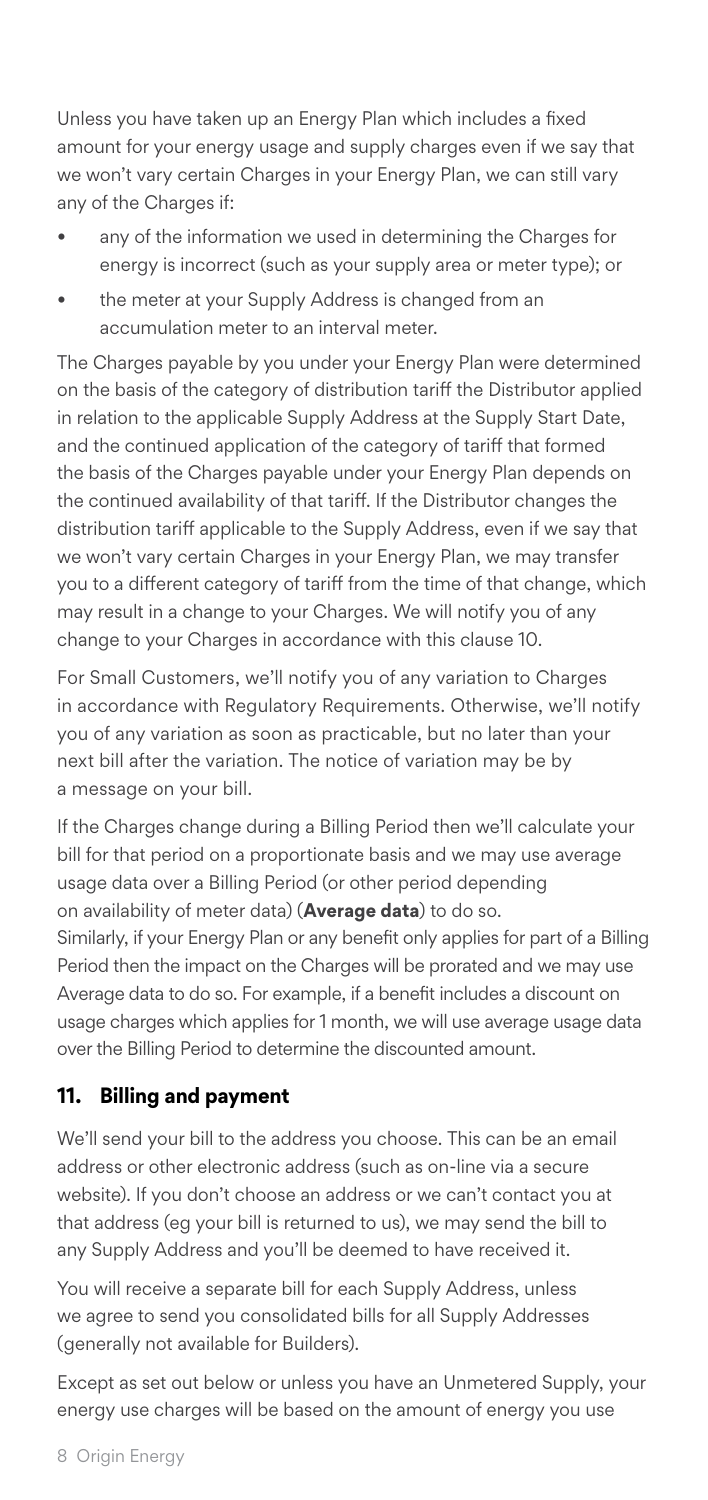during a Billing Period. That use will be determined in accordance with the Regulatory Requirements, generally by the Distributor measuring the amount of energy used by reading the meter at each Supply Address, or by estimating your usage. For more information about how your energy usage will be calculated if you have an Unmetered Supply see clause 21.

If your bill is based on an estimate of your usage and we later have a measurement of your actual usage:

- we will adjust a subsequent bill for the difference between the estimate and your actual usage if you're a Small Customer, and may do so if you're an Aggregated Customer or an Other Customer, except
- if your bill is based on an estimate because you fail to give us access to your meter. In this case we may charge you an additional fee if you ask for a bill based on your actual usage.

If the Details section states that you're being billed on a basis other than your usage, then you agree that you will be billed on this basis and not on the basis of your usage (actual or estimated).

The Billing Period will be as set out in the Details section or if not set out, at least every 3 months or at least every 2 months for Small Gas Customers in Victoria. We may change the Billing Period by notice to you.

You must pay each bill in full by the Due Date. You can pay your bill by any of the options listed on your bill.

If you can't pay by the Due Date or are experiencing financial hardship, let us know as soon as possible. We have a range of payment plans that might help. We may also be able to give you information about government support.

If you don't pay a bill for any Supply Address by the Due Date (unless you've requested a review of the bill) we may do one or more of the following:

- apply any Security Deposit (see clause 7 for more details);
- disconnect your energy supply to the relevant Supply Address (see clause 16 for more details);
- ask a debt collection agency to obtain the payment from you; or
- sell the rights to the unpaid amount to a third party who may seek to collect it from you.

We may also rely on any other rights we have under this Agreement.

If you are a Business Customer, Aggregated Customer or an Other Customer we may charge you interest on a late payment to cover costs or losses that we incur as a result of the late payment, but only if we don't charge a late payment fee or we are not fully compensated for our costs and losses through the late payment fee.

Amounts paid for consolidated bills will be first allocated to Supply Addresses for which amounts from previous bills were outstanding.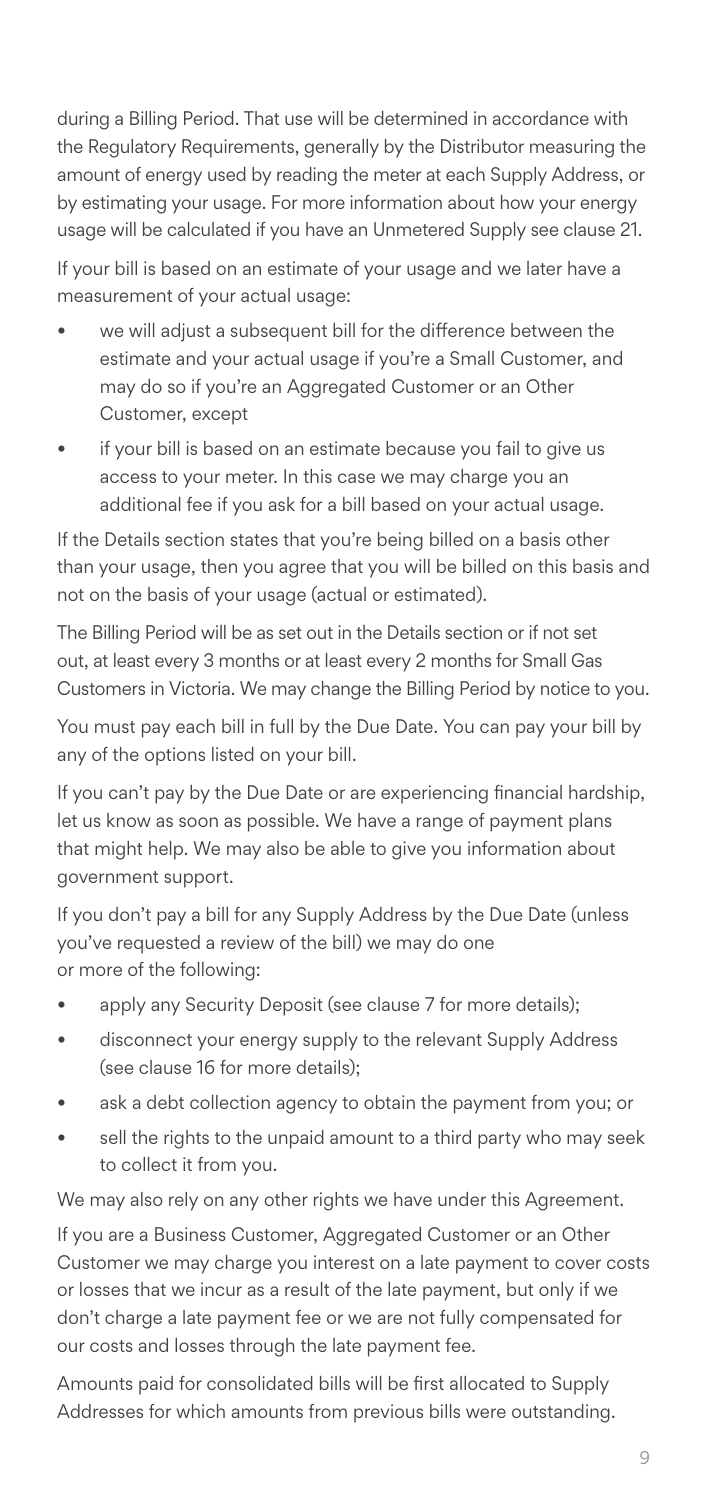If you have more than one agreement with us, we may deduct from and set-off against amounts paid or payable under this Agreement (including after this Agreement has ended), any amounts paid or payable under another of your agreements with us.

# **12. Reviewing your bill**

Please review your bills carefully. If you believe there are any issues with a bill, such as an incorrect discount or meter type, please let us know as soon as you can. Alternatively, if you'd like us to review a bill, just ask – again, be sure to do so as soon as you can. We'll let you know the result in accordance with our standard complaints procedures (see clause 31 for more details). While your bill is being reviewed, you'll still need to pay any amount we ask you to in accordance with the Regulatory Requirements by the Due Date. You must also pay any future bills by the Due Date.

Unless you have an Unmetered Supply at your Supply Address, you can ask to have your meter tested as part of the review. We may ask you to pay the cost of the meter test before we arrange it (except for Small Customers in Victoria or Queensland). For Small Customers, if the test finds that the meter or meter data is faulty or incorrect we'll refund any amount you've paid for the test (or set this off against any outstanding amount on your bill). If you're a Small Customer in Victoria or Queensland and the test shows the meter or meter data is not faulty or incorrect, you must pay the cost of the meter test.

If the review finds the bill is correct, you must pay the unpaid amount. If the review finds the bill is incorrect, we'll correct the bill under review.

Unless one of the exceptions below applies, if you're undercharged (which includes not being charged), you'll only have to pay the amounts that should have been charged:

- if you are in Victoria, in the four months before we notify you of the undercharge; or
- in all other circumstances, in the nine months before we notify you of the undercharge.

The exceptions are:

- for Other Customers and Aggregated Customers, in which case, we can recover all amounts undercharged as long as it is not unreasonable to do so; or
- if the undercharging is because of your fault or unlawful act or omission, in which case, we can recover all amounts undercharged and may also charge you interest to cover costs or losses we incur as a result of the undercharging and as long as it is not prohibited by the Regulatory Requirements.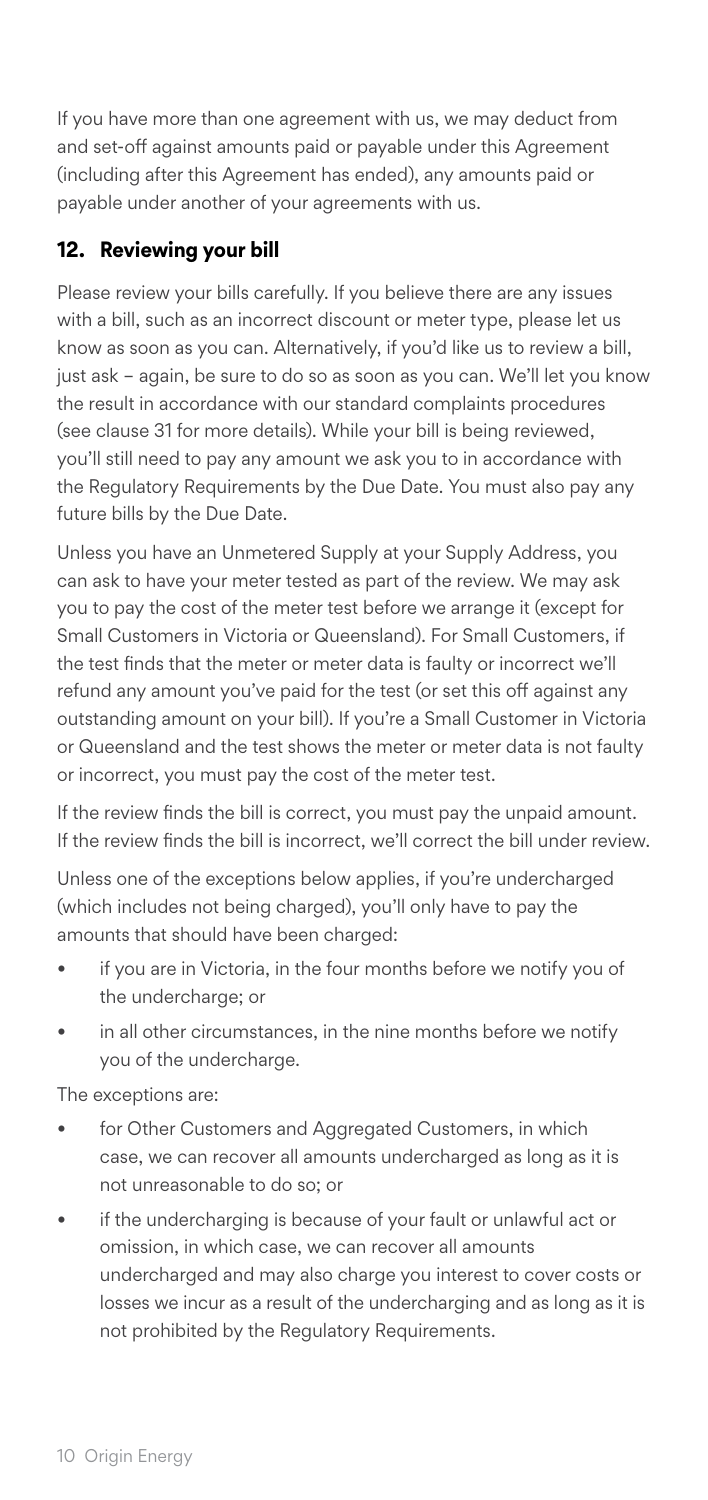# **13. Your obligations**

Title and risk in the energy supplied under this Agreement will pass to you at the point of connection between the distribution system and each Supply Address. You must comply with the Regulatory Requirements that apply to you.

You must make sure:

- your name and contact details (including the address you choose for notices and billing) are correctly set out in the Details section;
- any other contact details you give us are correct;
- you tell us promptly if you become aware of any change that materially affects access to your meter or other equipment involved in providing the Metering Services at your Supply Address; and
- you let us know if any information you've given us changes.

You must give us and other relevant people (including your Distributor and Meter Service Provider) safe, convenient and easy access to the Supply Address and the meter at each Supply Address for the purposes relevant to the sale and supply of energy, including to:

- read, install, inspect, test, repair, maintain, alter or replace a meter; or
- connect, disconnect or reconnect energy supply at the Supply Address.

You must also:

- take reasonable steps to limit any loss or damage you suffer in connection with this Agreement;
- make sure the energy infrastructure at each Supply Address is in good condition and not damaged or interfered with in any way;
- allow only appropriately qualified and accredited people to carry out any work in connection with that energy infrastructure;
- not tamper with or bypass any meter, or allow anyone else to do so; and
- not interfere with, disconnect, displace, remove or replace or damage the meter or the distribution system, or allow anyone else to do so.

You acknowledge that meter is owned by a third party (generally your Distributor, Meter Service Provider or us) and title will not pass to you at any time.

You are not required to appoint a Metering Coordinator. However, if you do appoint a Metering Coordinator to arrange on your behalf metering equipment to be installed and/or metering services to be supplied in accordance with the Regulatory Requirements: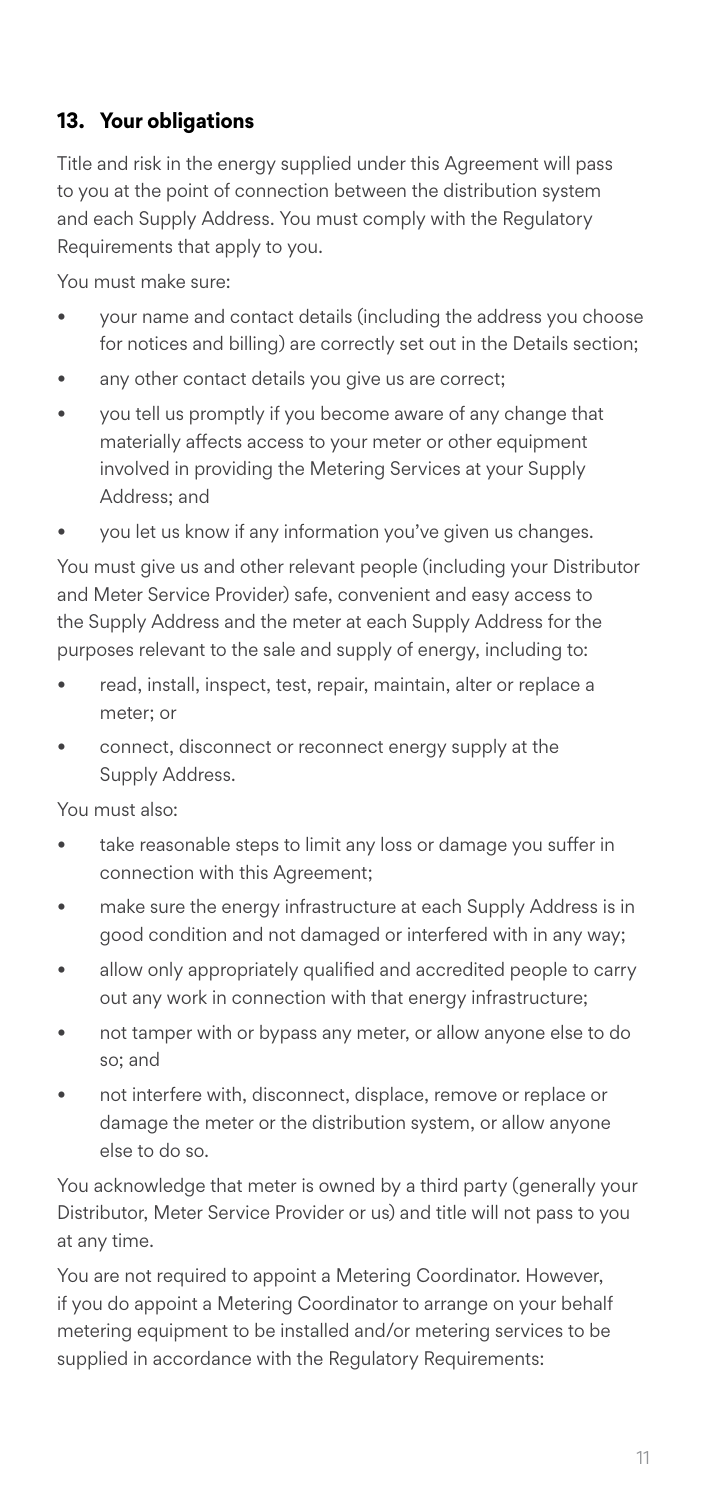- you must tell us and provide us with a copy of your DMA with that Metering Coordinator; and
- we will have no liability to you in respect of, and are not responsible for, the compliance of the meter at your Supply Address or complying with the Regulatory Requirements in respect of the meter at your Supply Address.

We may vary your metering charges if, after the date you sign this Agreement, we become aware you have a DMA for a Supply Address or the DMA you have ends or is varied. For any Supply Address where there is a DMA, the DMA metering charges will apply.

# **14. Digital Meters and energy supply interruption**

If you have a basic meter, we may propose to replace your existing meter with a Digital Meter. If we do so, we will give you notice beforehand.

You agree to your existing meter being replaced as part of any new meter deployment by us and waive your rights under rule 59A of the National Energy Retail Rules to opt out of having your meter replaced (where applicable).

We may also replace your existing meter where:

- we are required by the Regulatory Requirements to install a Digital Meter, such as where your existing meter is faulty; or
- you have previously requested or agreed to the installation of a Digital Meter.

You agree that we may temporarily interrupt the supply of electricity to your Supply Address for the purpose of installation, maintenance, repair or replacement of a Digital Meter. If your electricity supply will be affected we'll give you prior notice of this if it is practicable or we're required by the Regulatory Requirements.

If you have any questions about the energy supply interruption we will respond promptly.

# **15. Your Distributor and your energy supply**

We're an energy retailer and have no control over the physical supply of energy. Where we refer to supplying you with energy or connecting a Supply Address, this means we'll arrange for your Distributor to do so.

Your Distributor is responsible for the physical supply of energy (including the quality and reliability of the energy supplied) and the connection of each Supply Address. This means that:

- we're not responsible for the safety, quality, continuity, reliability or pressure of your energy supply; and
- to the extent permitted by law, we make no promises or representations to you about these things, other than those set out in this Agreement.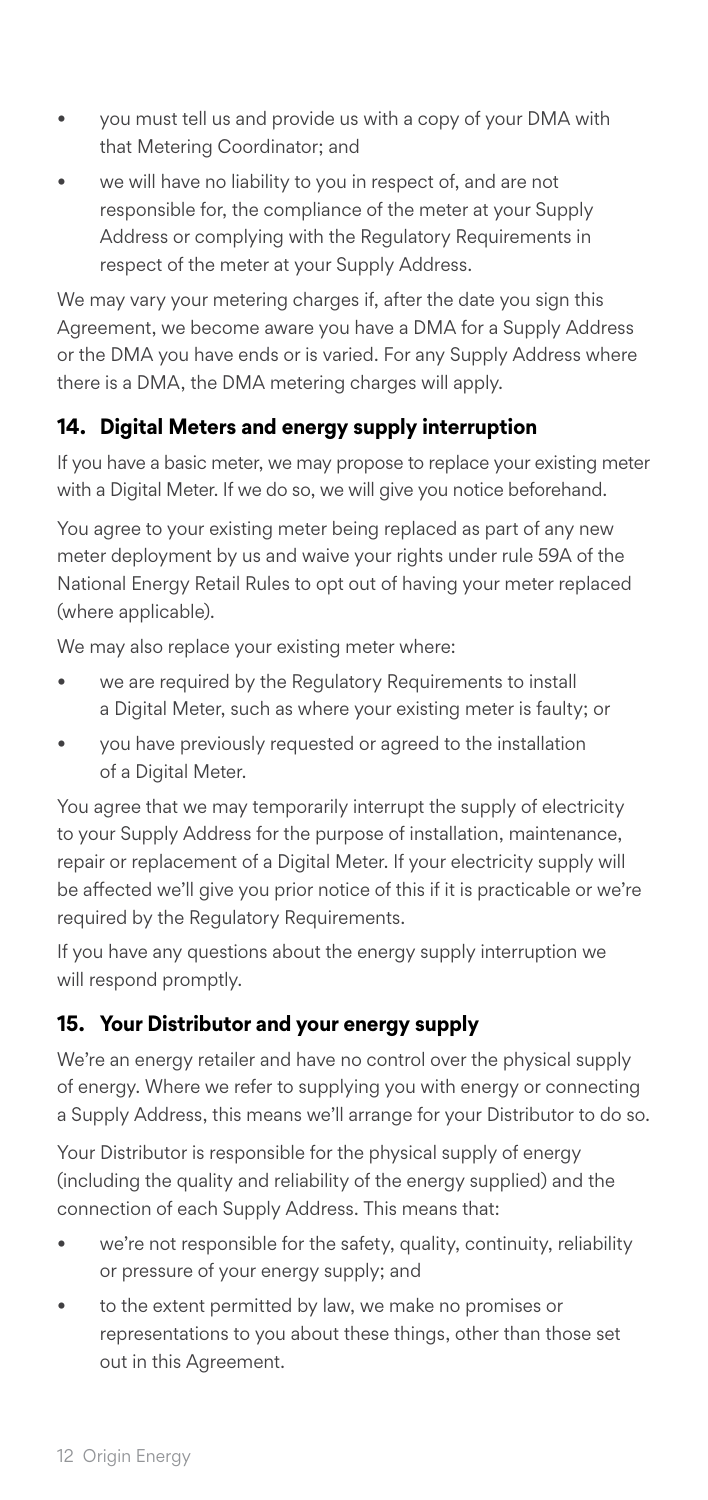The quality, continuity, reliability and pressure of your energy supply are subject to a variety of factors. These include accidents, emergencies, weather conditions, vandalism, system demand, the technical limitation of the distribution system and acts of other persons (such as your Distributor).

Accordingly, your energy supply may be interrupted, disconnected, reduced or limited. Some examples of when this may occur include:

- if required by your Distributor or another person;
- if required by us, your Meter Service Provider, Distributor or another person in order to install, maintain, repair or replace a meter;
- in an emergency or for safety reasons;
- due to a failure in the equipment used to supply your energy;
- for inspections, maintenance, or testing;
- at the direction or request of a regulatory body; or
- if there is not enough energy available to supply to you.

We'll try to keep you informed if this happens, and we will follow any notice requirements set out in the Regulatory Requirements.

You must cooperate with any reasonable requests your Distributor makes of you and allow your Distributor to enforce its rights under the Regulatory Requirements.

#### **16. When you could be disconnected**

If you have given us up to date contact details, we'll give you notice before we disconnect you. If you're a Small Customer, we'll also follow any procedures set out in the Regulatory Requirements.

We may arrange for disconnection of your energy supply in the following circumstances, unless we're prohibited from doing so under the Regulatory Requirements:

- if you ask us to;
- if you're a Small Customer or an Aggregated Customer and you fail to pay Charges or other amounts on your bill related to the sale of energy by the Due Date;
- if you're an Other Customer and you fail to pay any Charges or other amounts on your bill by the Due Date;
- if the meter at a Supply Address has not been able to be read for three consecutive meter readings due to a lack of access to the Supply Address;
- if you've refused to provide a Security Deposit;
- if you've used energy at a Supply Address fraudulently, or intentionally used it contrary to energy laws;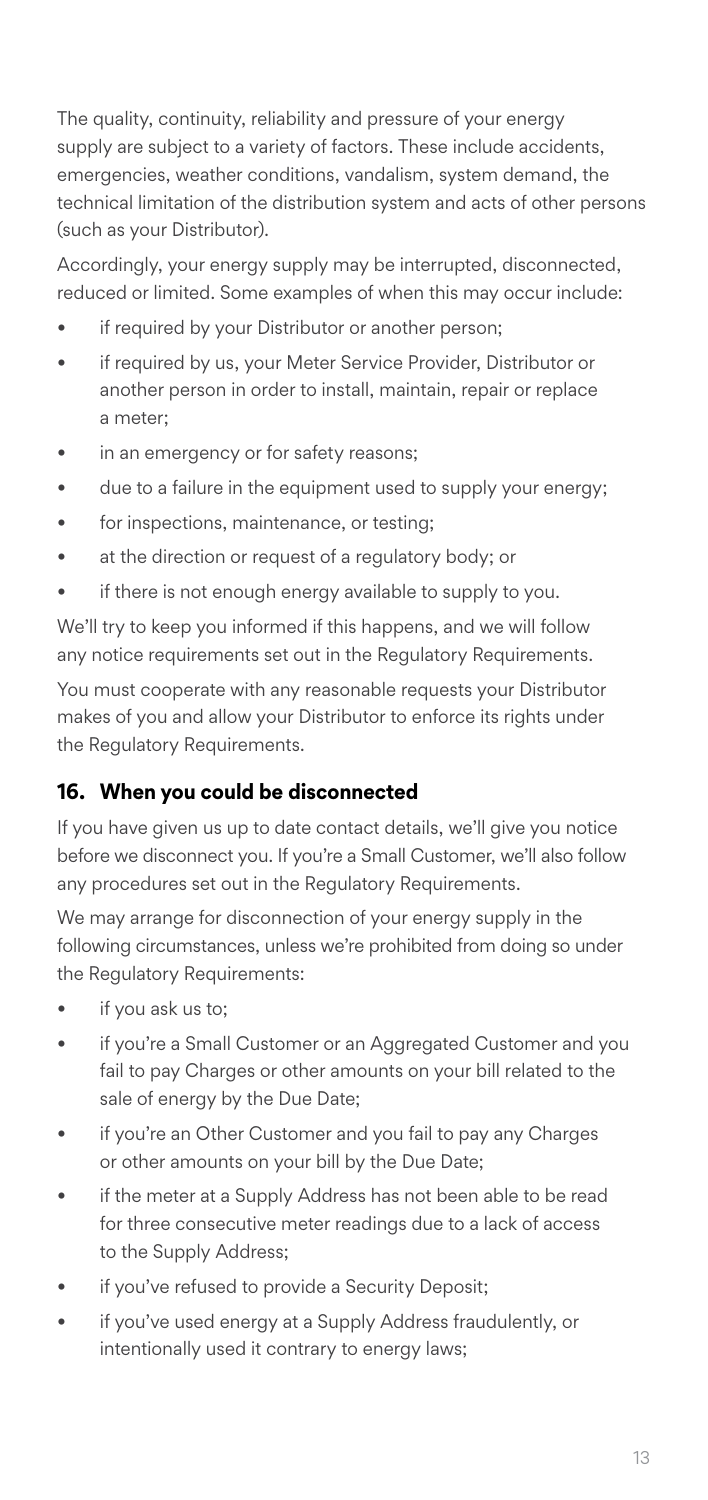- if you haven't agreed to an instalment plan or other payment option when we have required you to do so; or
- if you haven't paid in accordance with an agreed instalment plan or other payment option.

#### **17. Removing a Supply Address from this Agreement**

You can remove a Supply Address from this Agreement by:

- transferring your energy supply at that Supply Address to another retailer (unless you have an Unmetered Supply). The Supply Address will be removed from this Agreement when it transfers to the other retailer;
- requesting us to disconnect that Supply Address. The Supply Address will be removed from this Agreement 10 Business Days after disconnection;
- entering into a new agreement with us for the same fuel at that Supply Address. The Supply Address will be removed from this Agreement when the new agreement starts; or
- giving us at least 3 Business Days notice that you are vacating a Supply Address, by sending us a Closure Form or Final Read Form. We'll arrange for your meter to be read at the relevant Supply Address at the time agreed with you (or as soon as possible after if your meter can't be accessed then). The Supply Address will be removed from this Agreement on the later of the date you vacate the Supply Address or 3 Business Days from the date you notify us that you're vacating the Supply Address.

A Supply Address will also be removed from this Agreement:

- 10 Business Days after the Supply Address has been disconnected, if you don't have a right to be reconnected;
- where another person starts being supplied with energy at the Supply Address with us or with another retailer;
- if we're no longer entitled to sell energy to that Supply Address due to a Last Resort Event; or
- at the end of an Energy Plan period for that Supply Address, if you are a Builder and the Supply Address is in Victoria.

You'll need to:

- give us an address where we can send your final bill for that Supply Address; and
- pay us the Charges and any other amounts payable under this Agreement for the relevant Supply Address until the Supply Address is removed from the Agreement.

If you don't tell us that you're vacating a Supply Address or you don't provide access to your meter, you'll need to pay us the Charges and any other amounts payable under this Agreement for the relevant Supply Address, until you give us notice or access (as applicable) and the relevant Supply Address is removed from this Agreement.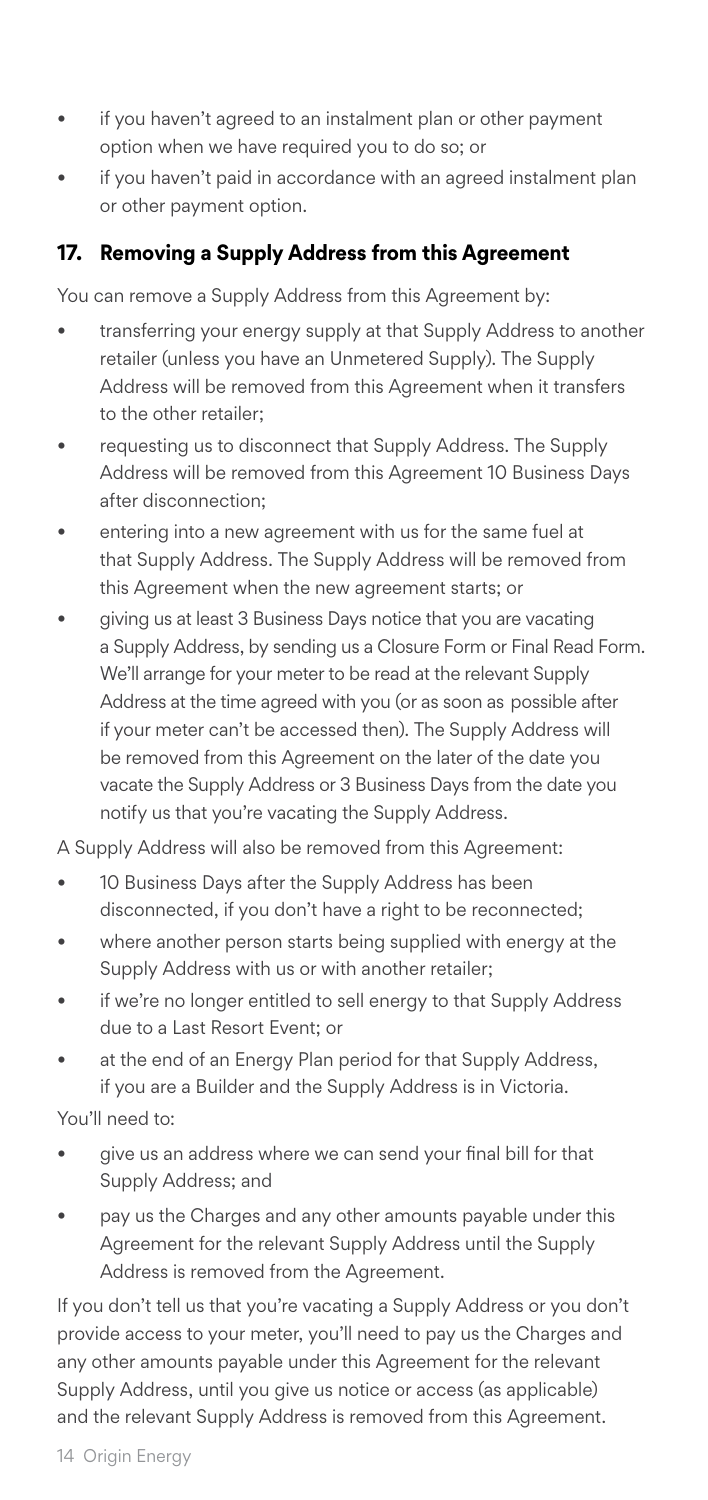If you remove a Supply Address using the Closure Form and you facilitate the Customer's request using Origin Connect, you must ensure you obtain the new occupant's consent to receive emails from us or Origin Connect.

# **18. What happens when a Supply Address is removed**

If a Supply Address is removed from this Agreement this does not affect the continued application of this Agreement to other Supply Addresses.

If a Supply Address is removed from this Agreement and you continue to take supply from us, we will continue to sell you energy and:

- if you're a Builder and the Supply Address is in Victoria, the terms and conditions of the Standing Retail Contract will apply to that Supply Address (and we will provide you with details of those terms); or
- in all other circumstances, the terms of that supply will be the same as the terms of this Agreement until you enter into a new agreement with us or transfer that Supply Address to a new energy retailer or someone else becomes responsible for the energy supply at your Supply Address under a new energy agreement with us. All of the provisions of this Agreement will survive for this purpose.

# **19. Ending this Agreement**

We can end this Agreement for all or any Supply Addresses by giving you 20 Business Days' notice.

This Agreement does not automatically end because there are no Supply Addresses. If we are no longer supplying energy to at least one Supply Address, then we or you may end this Agreement by notice at any time.

This clause and the provisions of this Agreement about privacy, liability, notices, governing law, payment and Charges will survive this Agreement ending. This Agreement ending will not prejudice any rights, obligations or remedies that you or we have that accrued before the Agreement ends.

# **20. Green Products**

Unless you have an Unmetered Supply, you may choose to take up a Green Product.

If you take up GreenPower, we'll make sure we source an equivalent amount of electricity from GreenPower accredited renewable sources to match your chosen percentage of your electricity usage.

If you take up Origin Go Zero or Green Gas, we will offset 100% of the greenhouse gas emissions from your electricity or gas supply through Climate Active, a government-backed carbon neutral certification scheme.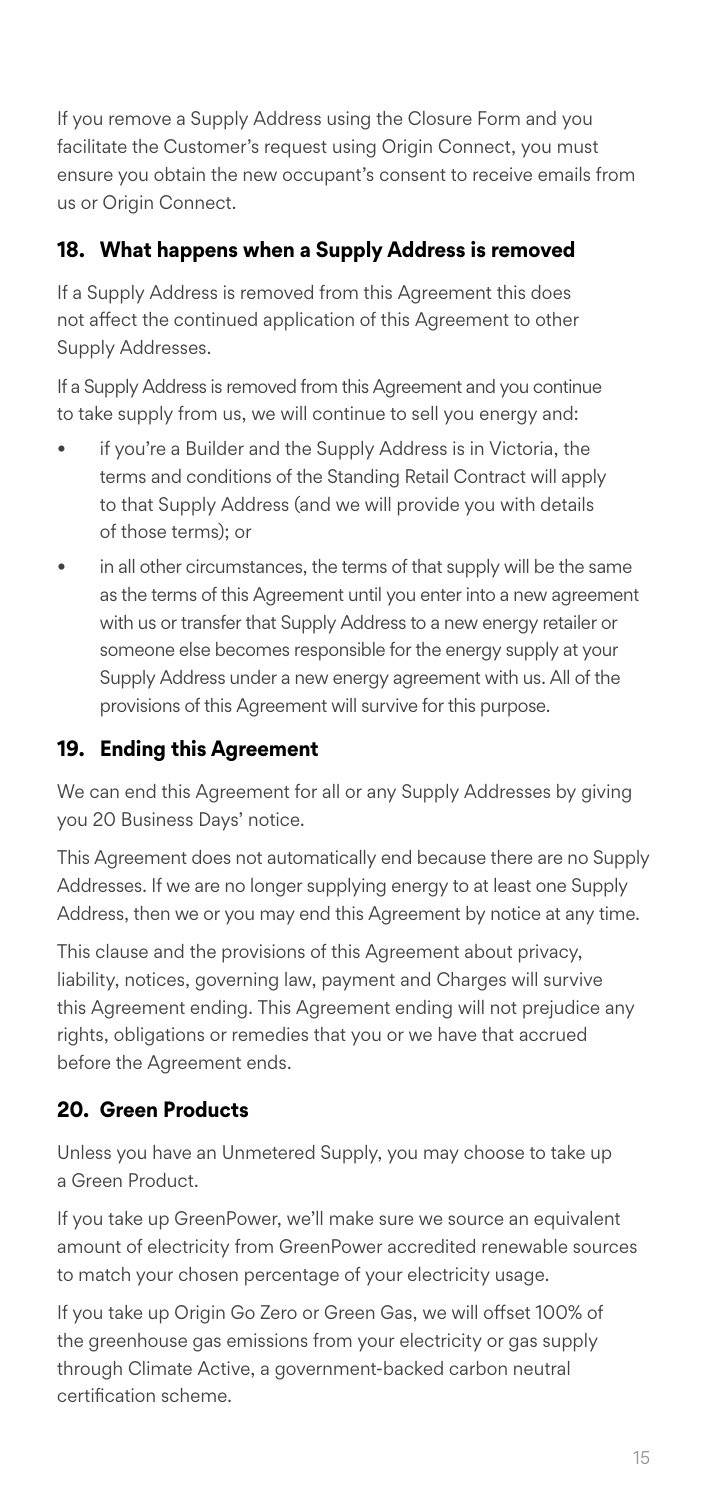We'll stop supplying you with your chosen Green Product if:

- you tell us you no longer want that product;
- we give you at least 20 Business Days' notice; or
- this Agreement ends.

#### **21. Unmetered Supply**

This clause 21 only applies to you if you have an Unmetered Supply at any of your Supply Addresses.

You acknowledge and agree that for any Supply Address with an Unmetered Supply:

- we will estimate your electricity usage based on:
	- a daily average usage that reflects typical usage for similar sites at which there is unmetered supply; or
	- the wattage of fittings installed at the Supply Address multiplied by the estimated or actual hours of usage of those fittings;
- you cannot take up GreenPower at the Supply Address;
- you must notify us of any changes to the electricity supply arrangements at the Supply Address, for example if ownership of particular unmetered supply assets changes or load ratings of those assets change. We cannot, and have no obligation to, vary your Charges until we receive appropriate notification from you and your Distributor makes the necessary updates to its systems;
- if you wish to end this Agreement, the unmetered supply asset at the Supply Address may need to be abolished and you must pay us any applicable fee for the abolishment;
- you must tell us if the electricity usage at the Supply Address or any other circumstances related to your Unmetered Supply change;
- we may remove the Supply Address from this Agreement if your unmetered supply assets exceed guidelines about unmetered supply or unmetered loads developed by the Australian Energy Market Operator or other regulatory authorities (Guidelines) at any time. In this case, you will need to arrange for a meter to be installed at the Supply Address;
- you must ensure all unmetered supply assets at the Supply Address comply with all applicable Guidelines; and
- if necessary, your Distributor will attend the Supply Address to connect the Unmetered Supply. If necessary, you must provide safety equipment and appropriate safety instructions to your Distributor to ensure your Distributor has safe, convenient and easy access to the Supply Address for this purpose. If you do not do so you must pay us any costs charged to us by your Distributor or otherwise incurred by us as a result.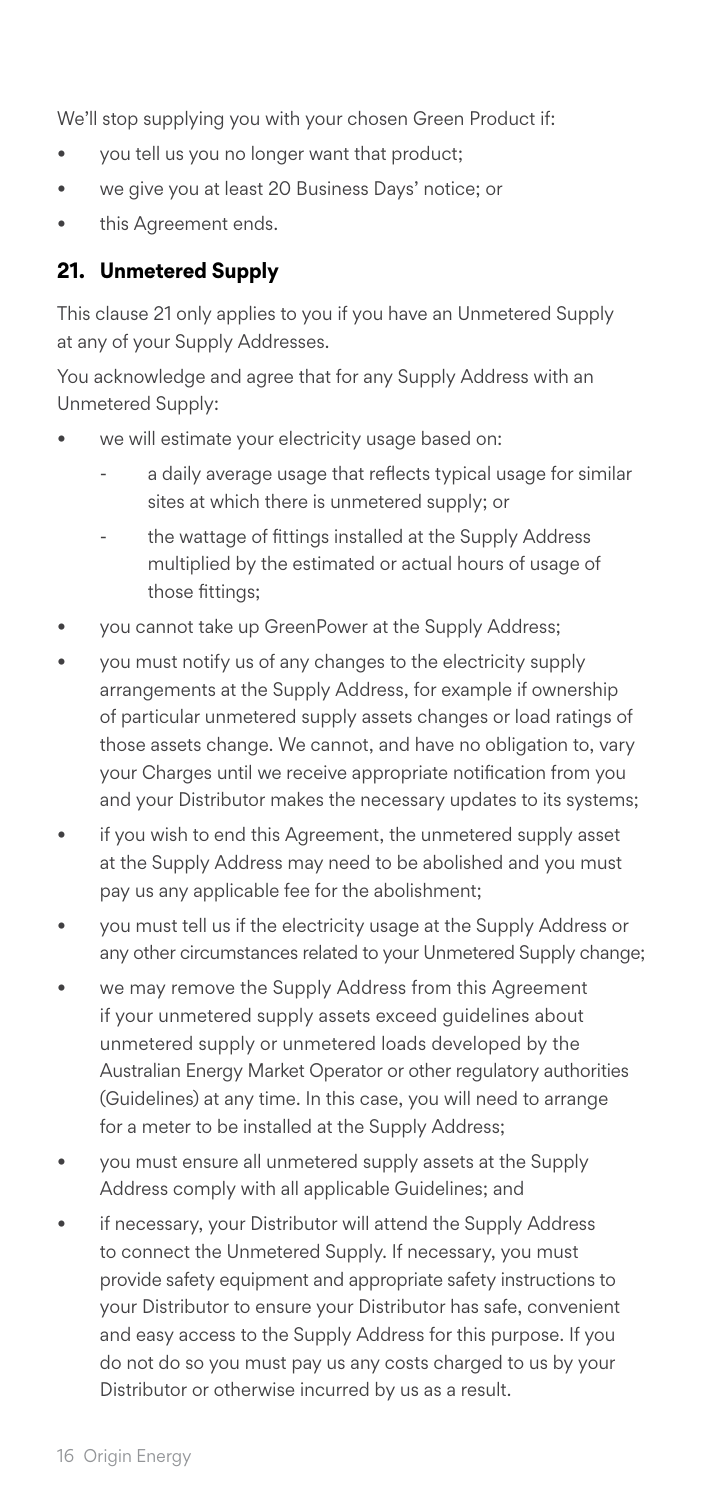# **22. Changing this Agreement**

We can vary this Agreement where:

- we give you 20 Business Days' notice of the variation; and
- you accept the change by not terminating the Agreement during that period.

We may also vary this Agreement by notice to you if we need to so because the Regulatory Requirements change.

See clause 30 for details of how we'll give you notice.

#### **23. Events beyond your or our control**

In this Agreement, Force Majeure means, for an Impacted Person, any event or circumstance occurring after the Acceptance Date that:

- is not within the reasonable control of the Impacted Person:
- could not be prevented, overcome or remedied by the exercise of reasonable effort by the Impacted Person; and
- results in the Impacted Person being unable to meet or perform its obligations under this Agreement.

Notwithstanding the paragraph above, the failure or inability of the Impacted Person to pay any amount due and payable under this Agreement does not constitute Force Majeure.

The Impacted Person will be excused for not meeting or performing its obligations during the time and to the extent that Force Majeure prevents it from doing so (other than an obligation to pay money).

The Impacted Person must:

- try to remove, overcome or minimise the effects of Force Majeure as soon as it can; and
- give the other person prompt notice, including any information required by the Regulatory Requirements.

If the effects of such an event are widespread, we may give you prompt notice by making the necessary information available on a 24 hour telephone service. We'll try to do this within 30 minutes of becoming aware of the event or otherwise as soon as practicable.

#### **24. How this Agreement works with the Regulatory Requirements**

If any matter that is required to be included in this Agreement by a Regulatory Requirement is not expressly dealt with in this Agreement, the Regulatory Requirement is incorporated as if it were a term of this Agreement.

If there is any inconsistency between this Agreement and a Regulatory Requirement then this Agreement will prevail to the extent of the inconsistency, unless a Regulatory Requirement provides that it must prevail or we would be in contravention of the Regulatory Requirement if it didn't prevail.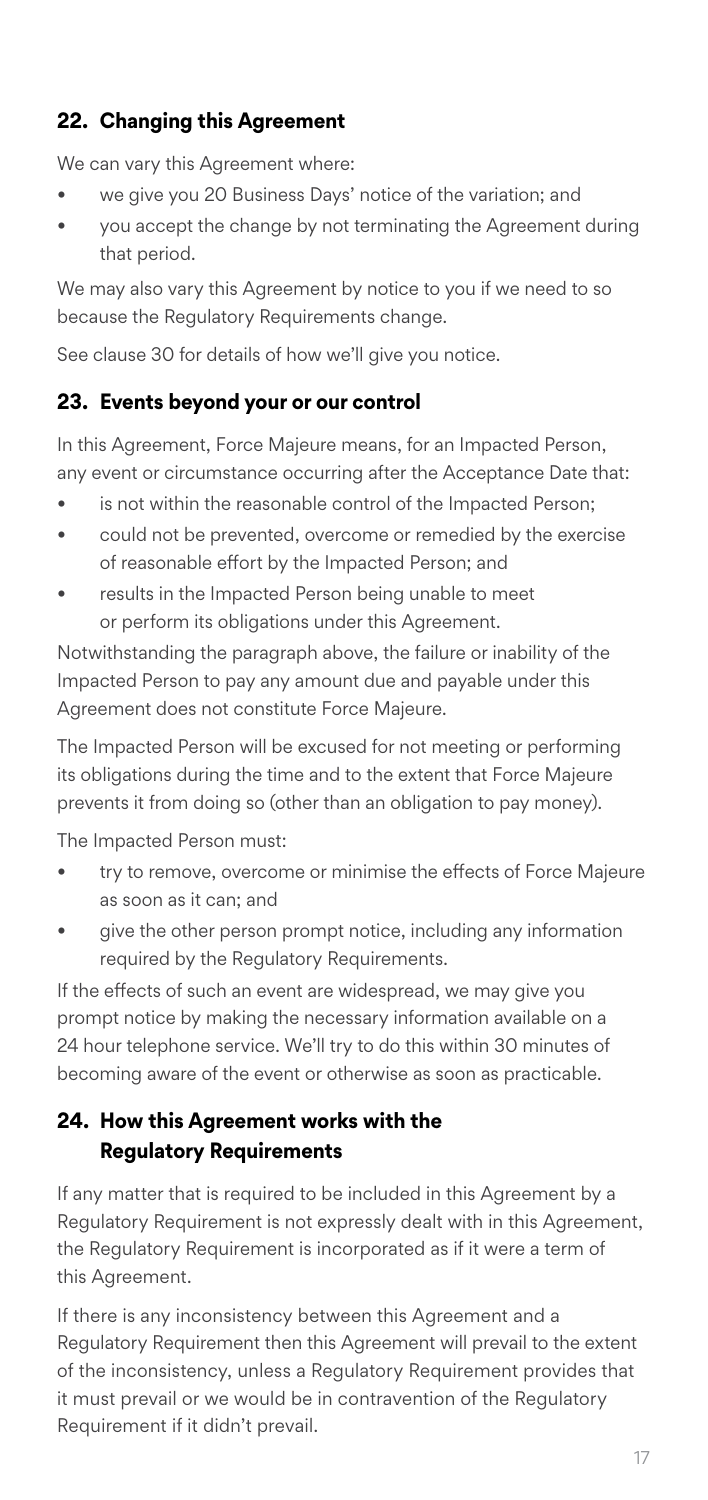# **25. Liability**

Subject to the Regulatory Requirements:

- we're not liable to you for any loss or damage in connection with or arising out of this Agreement, except for Small Customers to the extent that we cause that damage or loss because we breach this Agreement or are negligent;
- if you're an Aggregated Customer or an Other Customer, we're not liable to you for any Excluded Loss;
- you are not liable to us for Excluded Loss, except if you are an Aggregated Customer or an Other Customer in which case you are liable to us for any Excluded Loss we incur or suffer pursuant to an indemnity we give your Distributor which arises from your act or omission;
- we're not liable to you for any loss or damage in connection with or arising out of any act or omission of the Distributor;
- you indemnify us if we or any third party suffer any loss or damage in connection with or arising out of your breach of this Agreement or negligence;
- you indemnify us and any third party against any liability in connection with or arising out of the use of energy supplied under this Agreement after ownership passes to you; and
- if you are an Aggregated Customer or an Other Customer, you indemnify us against any liability we incur or suffer (including Excluded Loss) in connection with or arising from any act or omission by you to the extent we have indemnified your Distributor for that liability.

If you're a Small Customer or a Residential Customer, nothing in this clause 25 entitles us to recover from you an amount greater than we would otherwise have been able to recover at law.

This Agreement does not vary or exclude the operation of:

- sections 119 and 120 of the National Electricity Law;
- section 97A of the Electricity Act 1994 (QLD), section 315 of the Gas Supply Act 2003 (QLD), or section 856 of the Petroleum and Gas (Production and Safety) Act 2004 (QLD);
- sections 232 or 233 of the Gas Industry Act 2001 (Vic) or section 33 of the Gas Safety Act 1997 (Vic); or
- section 316 of the National Energy Retail Law.

#### **26. Warranties and rights**

To the extent permitted by law, the only warranties that apply to this Agreement are those that are expressly set out in the Agreement. However, you have non-excludable rights under the Australian Consumer Law.

If any part of this Agreement is unlawful, unenforceable or invalid, that part will not apply, but the rest of the Agreement will continue unchanged.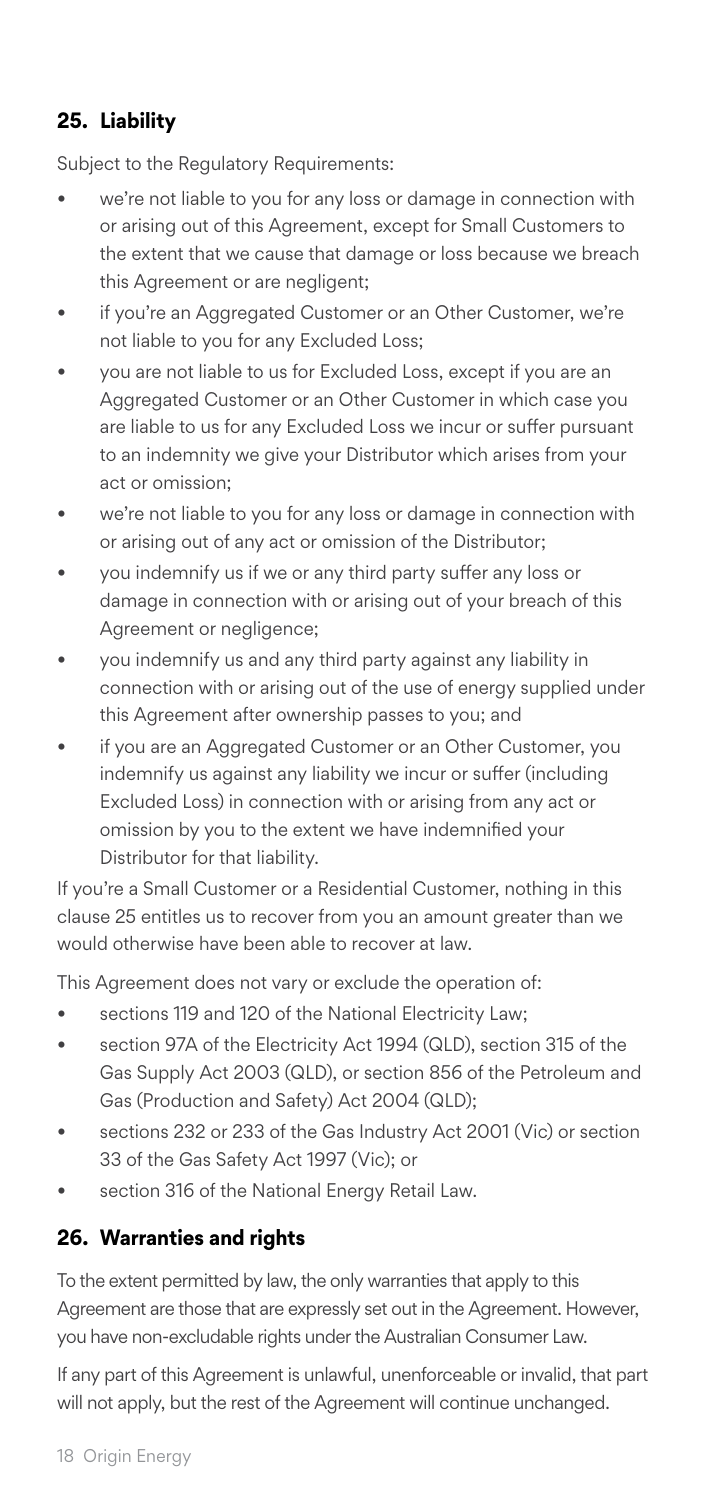# **27. What laws apply**

If you have one Supply Address or all your Supply Addresses under this Agreement are in the same state or territory, this Agreement is governed by the laws in force in that state or territory where the Supply Addresses are located. If your Supply Addresses are located in more than one state or territory, this Agreement is governed by the laws in force in Victoria. However, the Regulatory Requirements in a state or territory continue to apply to a Supply Address in that state or territory.

You agree to submit to the non-exclusive jurisdiction of the courts in the relevant states or territories, except to the extent relevant to the interpretation of a Regulatory Requirement which applies in a different state or territory, and in such case, the courts of that state or territory will apply.

In some areas, a Supply Address may be located in one state or territory but connected to a distribution system which is primarily located in another state. Where this is the case that Supply Address may be treated for some or all purposes as being in the state or territory in which the distribution system is primarily located. Please call us if this applies to you and you have any questions.

# **28. Your privacy and creditworthiness**

We collect, use, hold and disclose your personal, credit related and confidential information (including metering data) where it is required under the Regulatory Requirements and in order to provide you with energy and other products and services. We may disclose this information to:

- our agents, contractors (such as mail houses, data processors and debt collectors) and Related Companies;
- your Distributor; and
- other energy retailers.

for these purposes and more broadly in connection with this Agreement. We may disclose this information to Origin Companies for any reason.

We may also collect sensitive information about you or third parties (for example if you notify us that life support equipment is used at your Supply Address).

If you don't provide this information to us, we may not be able to provide our products or services to you. Where possible, we'll collect this information from you, but we may get it from third parties (including credit reporting bodies).

We may also disclose your information to and collect your information from, information matching providers, for example to verify the information you've provided to us and confirm your identity.

If you provide us with personal information about another person (such as an additional account holder), please make sure you tell them their information has been provided to us and make them aware of the matters in this privacy statement.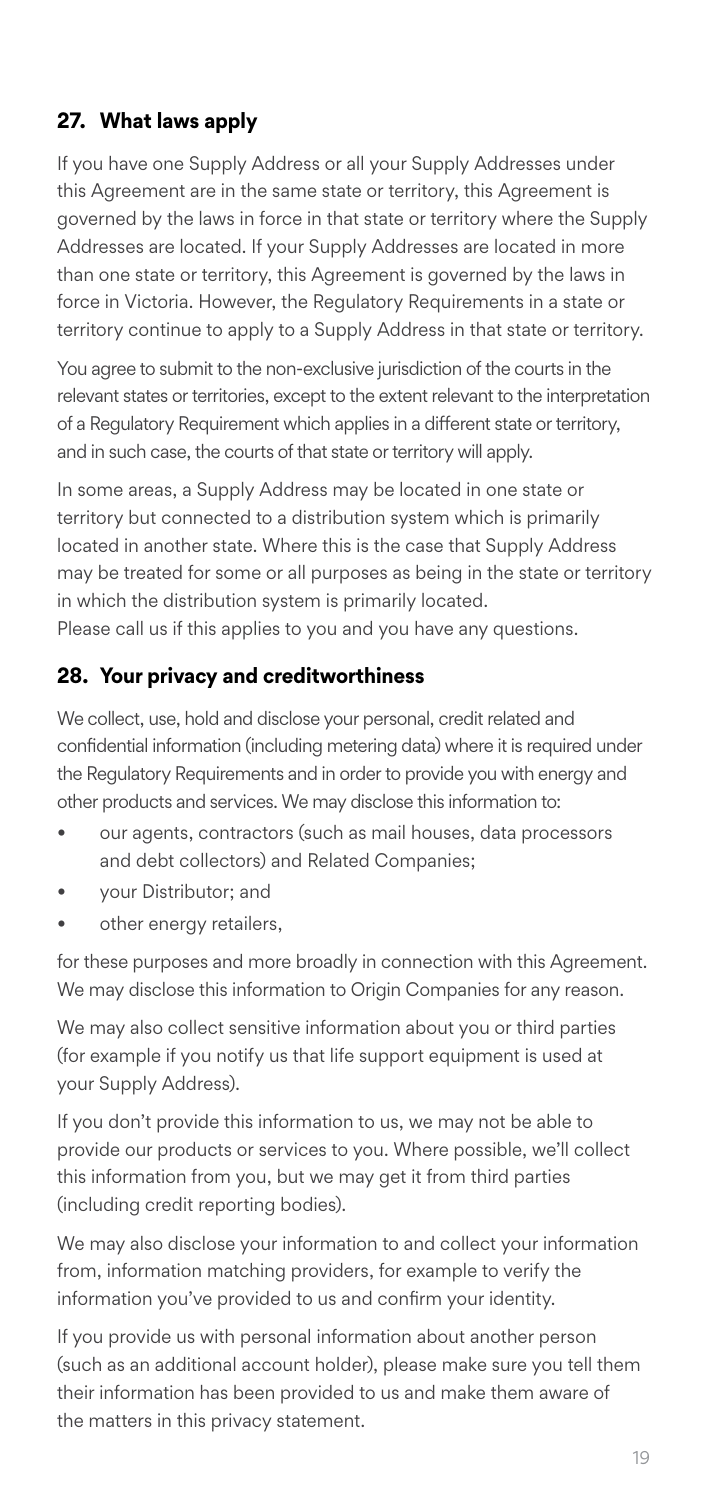Our credit reporting statement (which is our credit reporting policy) explains:

- how we determine your creditworthiness by doing a credit assessment of you;
- how we disclose credit information and when we disclose it to third parties including credit reporting bodies;
- how our disclosure may affect your creditworthiness; and
- how to access, correct or complain about our treatment of your credit information.

Our detailed privacy and credit reporting statements are available at **[www.originenergy.com.au/privacy](http://www.originenergy.com.au/privacy)**. Please contact us to request a paper copy.

# **29. Marketing**

From time to time we and our Related Companies will let you know about other products and offers, even after this Agreement ends. If at any time you decide you don't want to receive these offers, let us know. You can do so in My Account (our online self serve portal) or write to Origin Opt Out, Reply Paid 1199, GPO Box 1199, Adelaide, SA, 5001. We'll keep providing you with these offers until you tell us otherwise.

# **30. Notices**

Unless the Regulatory Requirements require notice to be given in a different way, we'll give you notice in writing:

- personally;
- by post, addressed to the address you nominate or any Supply Address. We'll consider that you've received the notice on the second Business Day after we post it;
- by e-mail if you've provided us with an email address. We'll consider that you've received the email the day after we send it to the email address you provided;
- by fax if you've provided us with a fax address. We'll consider you've received the fax when our fax machine produces a report stating the fax was sent in full;
- by a message on your bill; or
- by sending you an electronic message (e.g. email or SMS) letting you know that we are making a change or notifying you about something to do with your account and where you can find details of it (e.g. our website). We'll only do this if it's reasonable in the circumstances and not prohibited by the Regulatory Requirements.

If you do not choose an address for notices or we can't contact you at that address (e.g. the notice is returned to us), we may send the notice to any Supply Address and you'll be deemed to have received it.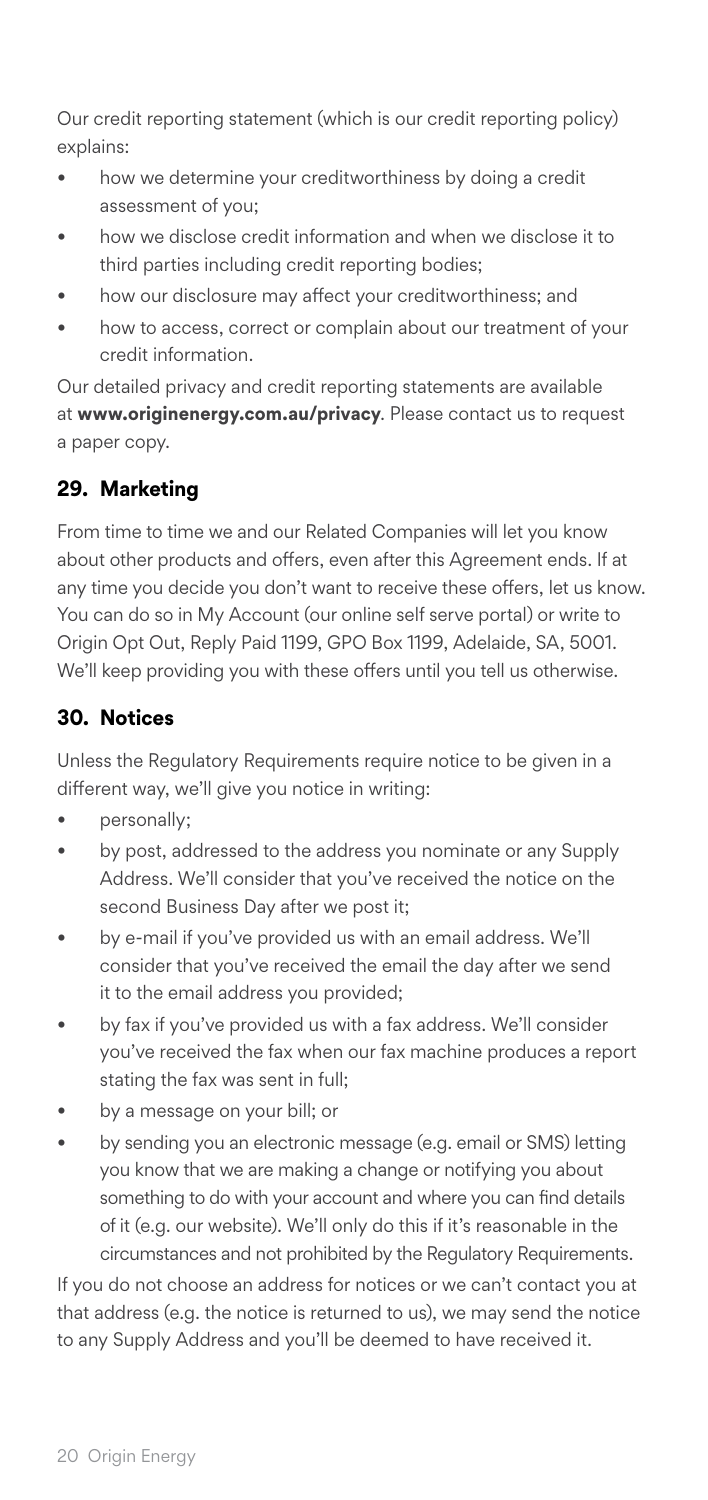# **31. Customer service and complaints**

If you have an enquiry, complaint or dispute, including in relation to your bill or any marketing activity, please contact us. We'll handle your complaint and let you know the outcome of it, in accordance with our standard complaints and dispute resolution procedures which you can find at **[www.originenergy.com.au](http://www.originenergy.com.au)**. You can also ask us to send you a copy.

If you are not satisfied with the way your complaint has been resolved you may be entitled to contact the energy ombudsman in your state.

#### **32. Assignment or novation**

You may not assign, transfer or novate this Agreement without our consent.

Subject to the Regulatory Requirements, you agree we may:

- assign, transfer or novate this Agreement; and/or
- transfer you as a customer,

to any third party, any of our related bodies corporate or as part of the transfer of a substantial number of our customers to a third party. You'll be notified of any assignment, transfer or novation.

## **33. Meaning of terms in this Agreement**

**Acceptance Date** means the date specified in the Details section, or if no date is specified, the date you sign the Details section or you accept this Agreement over the phone or on-line.

**Aggregated Customer** means a Business Customer whose aggregate usage across all Supply Addresses (except those in Victoria) exceeds the Small Customer Thresholds.

**Agreement** means the Details section, the Agreement Terms and the Energy Plan (if any).

**Agreement Terms** means the terms and conditions in this document.

**Billing Period** means any period for which a bill is or may be issued.

**Builder** means a customer who is shown in the Details section as a builder.

**Business Customer** means a Small Customer who is not a Residential Customer.

**Business Day** means a day that is not a Saturday, Sunday or public holiday in the capital city of the state or territory of the relevant Supply Address.

**Charges** means the charges and fees described in this Agreement.

**Closure Form** is the form which is referred to in clause 17 of this Agreement and provided to you on request.

**Customer** means a Small Customer, Aggregated Customer or an Other Customer.

**Details section** means the document entitled Details section provided to you with these Agreement Terms, which may include a separate Price Sheet.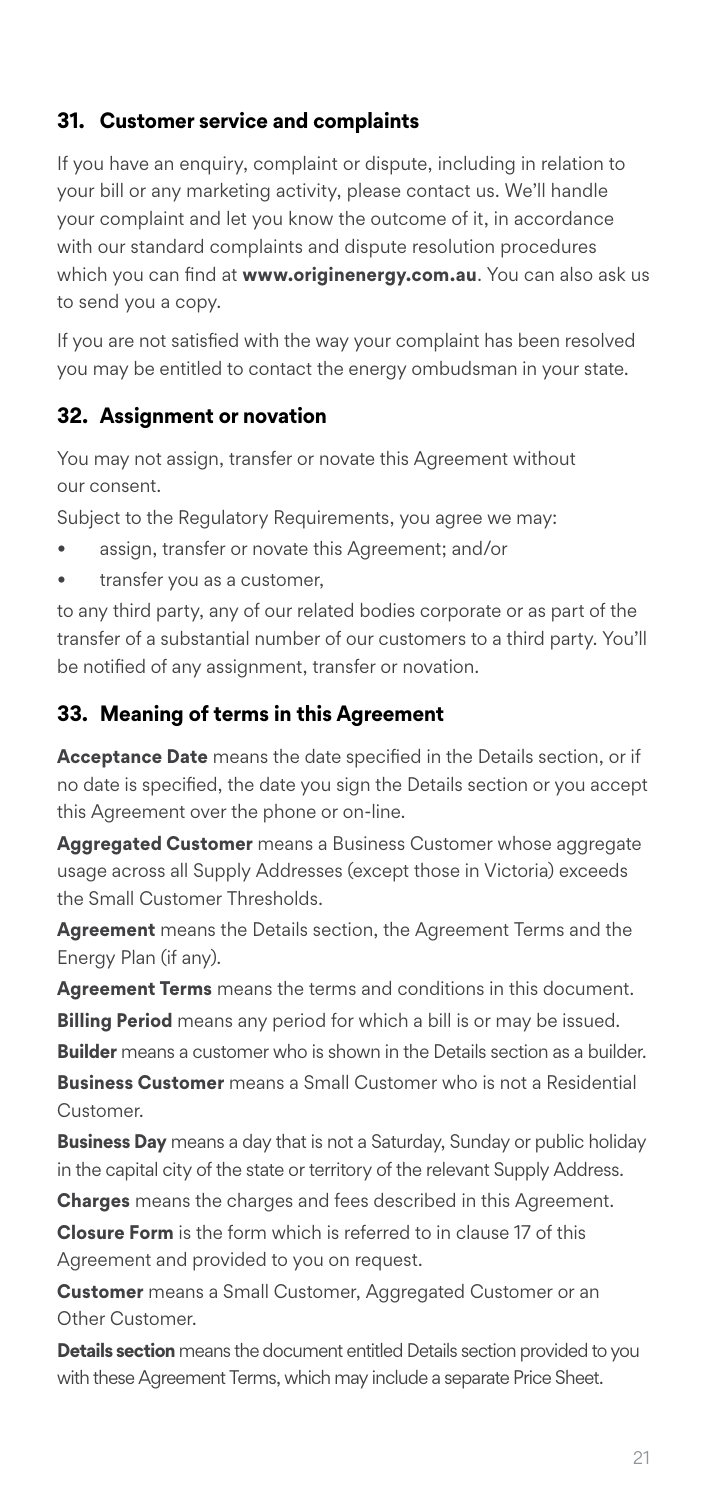**Digital Meter** means a meter which records electricity consumption at pre-determined intervals, has two-way communication capability and can be read remotely.

**DMA** means, with respect to any Supply Address, an agreement between you and a Metering Coordinator for metering services at or for the Supply Address.

**Distributor** means the entity that is authorised or licensed to supply distribution services through the distribution system to which the relevant Supply Address is connected.

**Due Date** means the date you must pay your bill by which is set out on the bill or such other date as we agree with you.

**Energy** means electricity or natural gas, as appropriate.

**Energy Plan** means any document titled 'Energy Plan' and provided to you with these Agreement Terms or in accordance with clause 8. The Details section indicates which Energy Plan, if any, is part of this Agreement at the Acceptance Date.

#### **Excluded Loss** means:

- loss of profit, revenue or anticipated savings:
- loss or denial of opportunity;
- loss of access to markets:
- damage to credit rating or goodwill;
- financing costs;
- special, incidental or punitive damages; or
- any loss or damage arising from special circumstances that are outside the ordinary course of things,

however arising in respect of any circumstances under or in relation to this Agreement, and regardless of the basis on which a claim for same is made (including negligence).

**Final Read Form** is the final meter read form which is referred to in clause 17 of this Agreement and provided to you on request.

**Force Majeure** has the meaning given in clause 23.

**Green Product** means GreenPower, Origin Go Zero or Green Gas, each as described in clause 20.

**Impacted Person** means us or you (as the case may be), where we or you are prevented from performing an obligation under this Agreement by Force Majeure.

**Last Resort Event** means an event or circumstance that triggers the operation of the retailer of last resort scheme in relation to us under the Regulatory Requirements.

**Meter Service Provider** means any person who provides metering services on our or your Distributor's behalf, or on your behalf under a DMA, in relation to any of the following:

• the meter, including to read, install, inspect, test, repair, maintain, alter or replace it;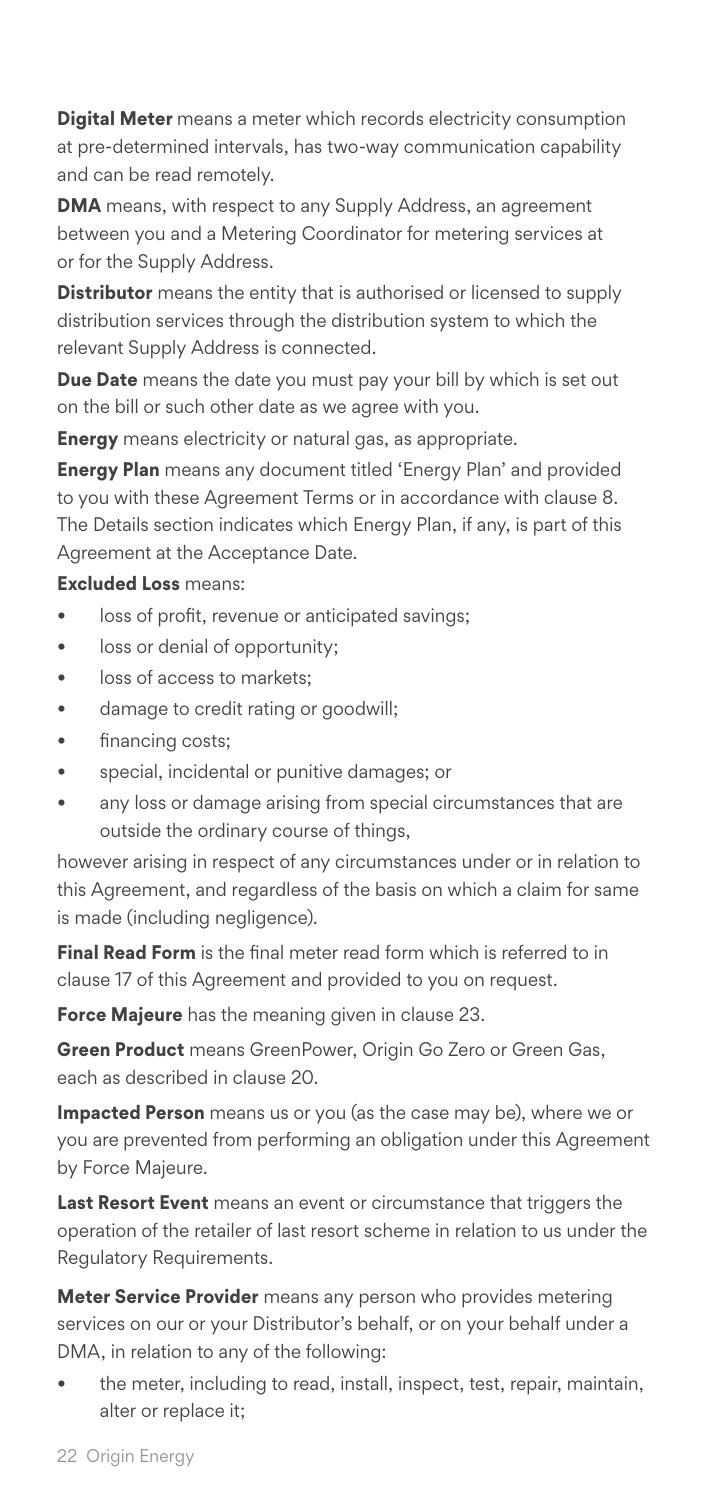- processing meter data and providing it to us and other third parties who need it in connection with your energy supply;
- energy supply, such as disconnection or reconnection of your energy supply; and
- the co-ordination of the above.

**Metering Coordinator** has the meaning set out in the National Electricity Rules made under the National Electricity Law, as adopted and applied in the relevant participating jurisdiction.

**National Energy Retail Law** means the law applying in:

- *South Australia*: under the National Energy Retail Law (South Australia) Act 2011.
- *New South Wales*: under the National Energy Retail Law (Adoption) Act 2012 (NSW).
- *Australian Capital Territory*: under the National Energy Retail Law (ACT) Act 2012.
- *Queensland*: under the National Energy Retail Law (Queensland) Act 2014.

**National Energy Retail Rules** means the rules made under the National Energy Retail Law.

**OC Application** means the application requesting supply of energy to a new supply address referred to in clause 6 of this Agreement and submitted through Origin Connect on request.

**Origin Company** means us and any of our Related Bodies Corporate.

**Origin Connect** means the web portal of that name through which you can submit applications for supply to Supply Addresses or another web portal with similar functionality which Origin notifies to you.

**Other Customer** means a Customer who is not a Small Customer or an Aggregated Customer.

**Price Sheet** means a document that sets out the usage and supply Charges and most other Charges.

**Regulatory Requirements** means all relevant Acts, regulations, codes, procedures, other statutory instruments, licences, proclamations and laws applicable to the sale and supply of energy to your Supply Address. These include the Competition and Consumer Act 2010 (Cth) and the Privacy Act 1988 (Cth) and in:

- *New South Wales, Queensland and South Australia*: the National Energy Retail Law and the National Energy Retail Rules.
- *Victoria*: the Electricity Industry Act 2000 (Vic), the Gas Industry Act 2001 (Vic) and the Energy Retail Code.
- *Australian Capital Territory*: the National Energy Retail Law, the National Energy Retail Rules, the Utilities Act 2000 (ACT) and the Consumer Protection Code.

**Related Bodies Corporate** has the meaning given in the Corporations Act 2001 (Cth).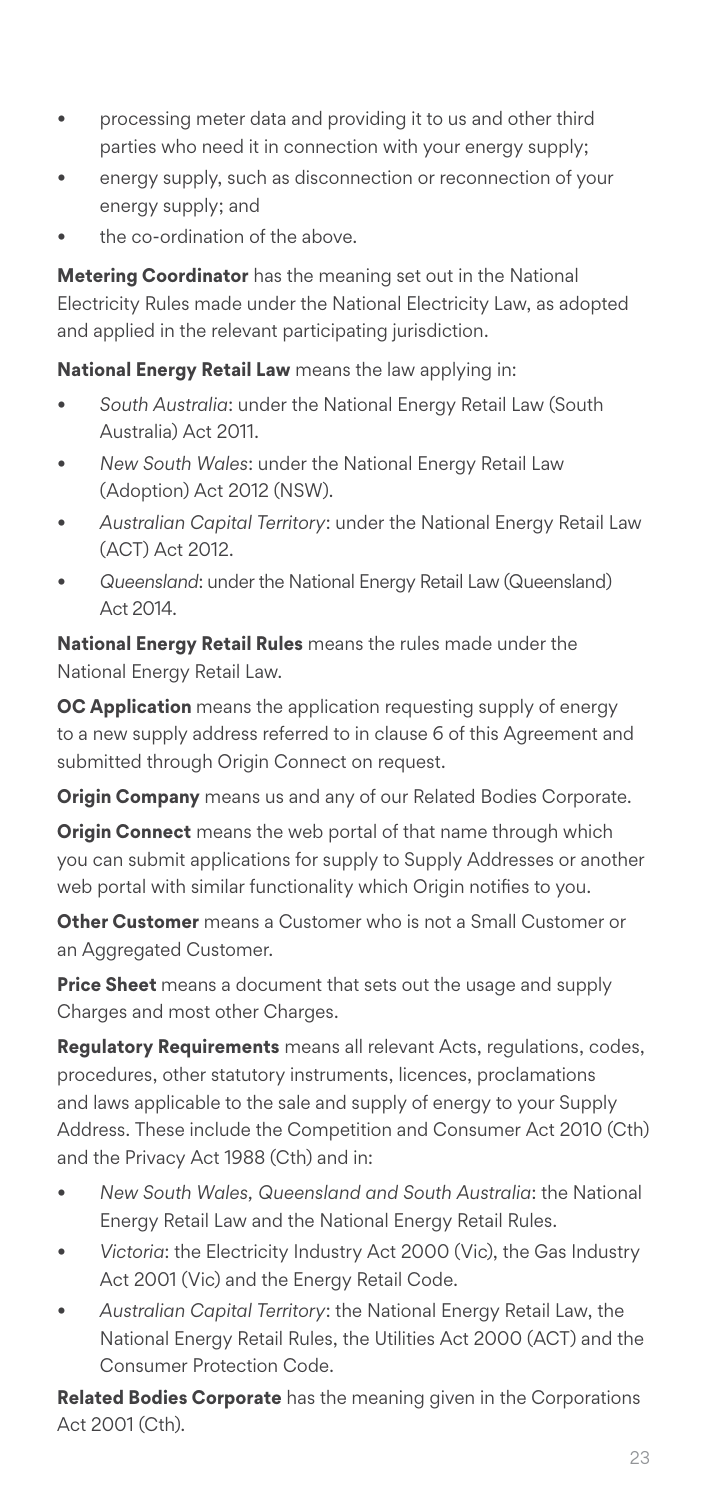**Related Company** means any company:

- which is an Origin Company;
- in which an Origin Company has an interest, such as a joint venture; or
- with whom an Origin Company has a commercial relationship.

**Request Form** is the Electrical Work Request Form for electricity and the Request for Service Form for natural gas which are referred to in clause 6 of this Agreement. These forms are available at **[www.originenergy.com.au](http://www.originenergy.com.au)**.

**Residential Customer** means a Customer who purchases energy predominantly for personal, domestic or household use.

**Roll-in Form** means the form requesting the supply of energy to a new supply address referred to in clause 6 of this Agreement and provided to you on request.

**Security Deposit** means an amount of money or other arrangement to provide security against you not paying a bill.

**Small Customer** means a Small Electricity Customer or a Small Gas Customer, who is not an Aggregated Customer.

**Small Customer Thresholds** means the applicable upper consumption thresholds prescribed by the Regulatory Requirements in each state or territory, which is currently:

- in New South Wales, Queensland and the Australian Capital Territory, 100MWh of electricity per year or less than 1TJ of natural gas per year;
- in South Australia 160 MWh of electricity per year or less than 1TJ of natural gas per year; or
- in Victoria 40MWh of electricity per year or less than 1TJ of natural gas per year.

#### **Small Electricity Customer** means in:

- *New South Wales, South Australia, Queensland and the Australian Capital Territory*: a small customer for the purposes of the National Energy Retail Law.
- *Victoria*: a relevant customer for the purposes of section 36 of the Electricity Industry Act 2000 (Vic).

#### **Small Gas Customer** means in:

- *New South Wales, South Australia, Queensland and the Australian Capital Territory*: a small customer for the purposes of the National Energy Retail Law.
- *Victoria*: a relevant customer for the purposes of section 43 of the Gas Industry Act 2001 (Vic).

**Supply Addres**s means the premises listed in Annexure 1 of the Details section, and any premises nominated in a Request Form, OC Application, or Roll-in Form which is accepted by us.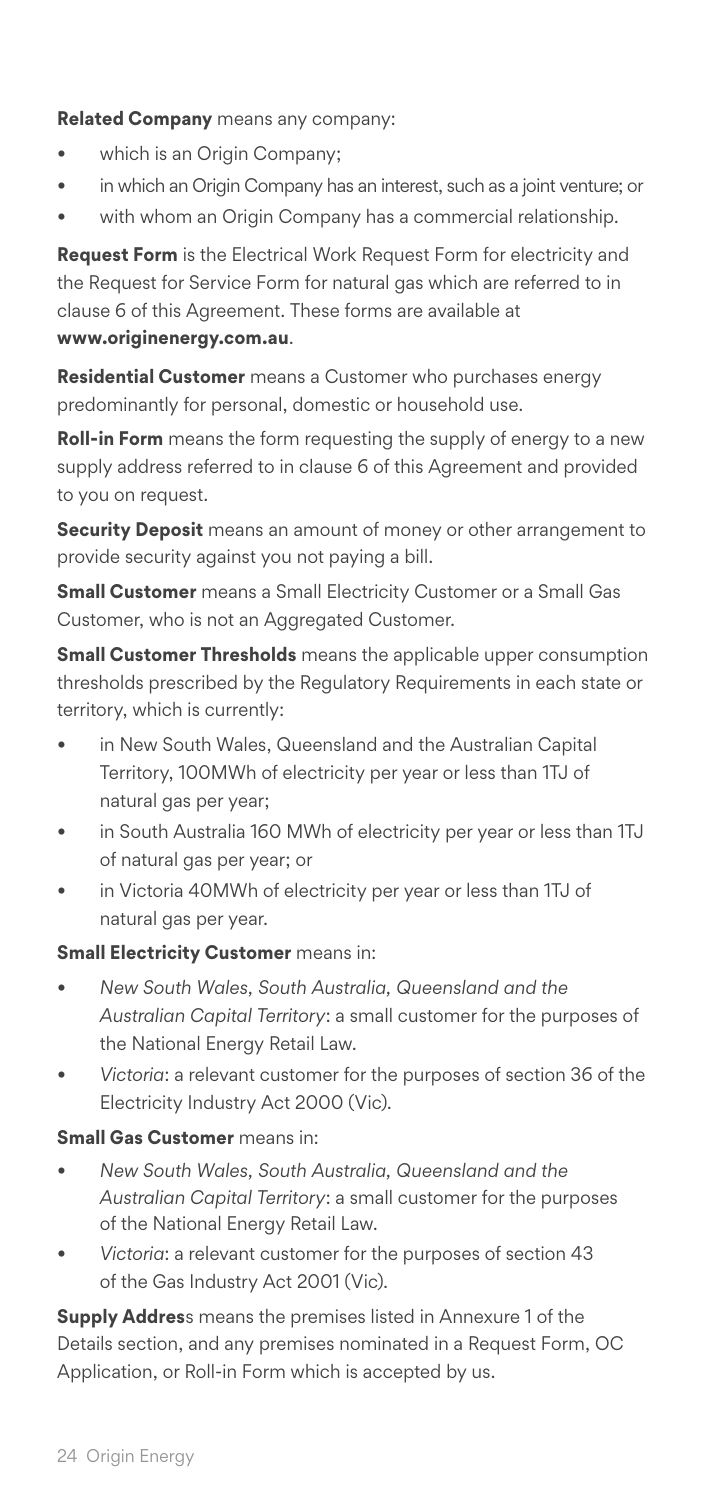**Unmetered Supply** means the electricity usage at your Supply Address is not measured by a meter.

**Supply Start Date** means the date described in clause 3 of this Agreement. **We** and **Us** means:

- *In relation to the sale of electricity, GreenPower and Origin Go Zero:* Origin Energy Electricity Ltd (ABN 33 071 052 287);
- *In relation to the sale of natural gas and Green Gas*, in:
	- *New South Wales and the Australian Capital Territory*: Origin Energy LPG Ltd (ABN 77 000 508 369);
	- *South Australia, Queensland* : Origin Energy Retail Ltd (ABN 22 078 868 425); and
	- *Victoria*: Origin Energy Retail Ltd (ABN 22 078 868 425) in and around Mildura and Origin Energy (Vic) Pty Ltd (ABN 11 086 013 283) in all other areas of Victoria.

#### **34. Interpretation**

Unless otherwise stated:

- a reference to this document or another instrument includes any variation or replacement of any of them;
- the singular includes the plural and vice versa;
- a reference to a statute, ordinance, code or other law includes regulations and other instruments under it and consolidations, amendments, re-enactments or replacements of any of them;
- a person includes any type of entity or body or persons, whether or not it's incorporated or has a separate legal identity and any executor, administrator or successor in law of the person;
- the words 'include' or 'including' and any variation of those words must be read as if followed by the words 'without limitation' and so, if an example is given of anything, the scope is not limited to the example; and
- headings are for convenience only and do not affect the interpretation of this Agreement.